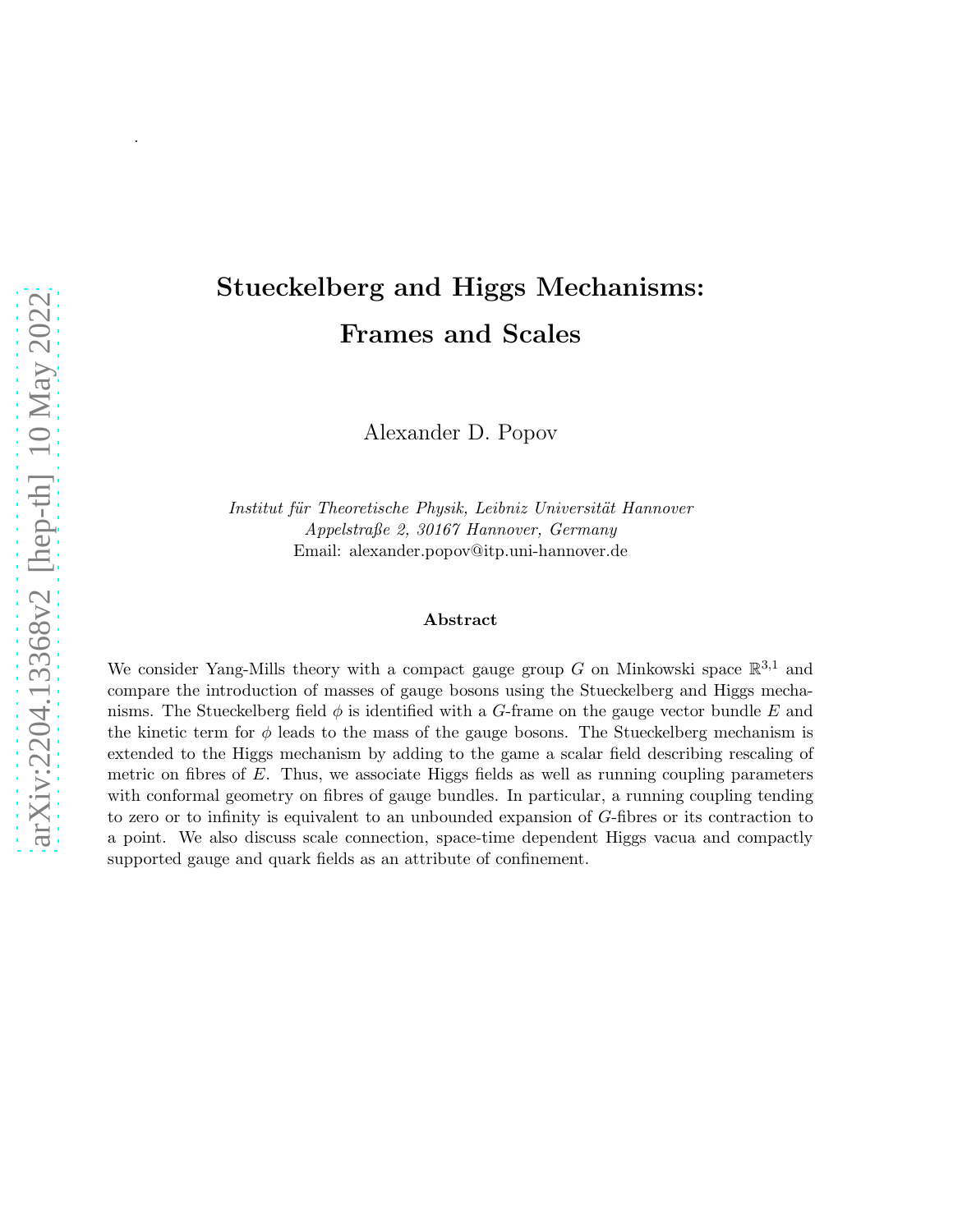#### 1. Introduction and summary

In this paper, we address the following questions:

- What are the Stueckelberg fields from geometric point of view?
- Are fundamental Higgs fields matter fields or geometry?
- How is the Higgs mechanism different from that proposed by Stueckelberg?

It will be shown that the Stueckelberg field  $\phi \in G$  defines a G-frame on a gauge vector bundle E and the Higgs boson corresponds to a scalar field  $\rho$  which defines the rescaling of frames on gauge bundles. We introduce and discuss an Abelian scale connection accompanying these rescalings. It will be shown that gauge coupling  $g_{\gamma M}$  is running as  $\rho^{-N}$  for  $N = 1, 2, 3, ...$  and fibres  $G_x$  over  $x \in \mathbb{R}^{3,1}$  of the principal gauge G-bundle shrink to a point for  $g_{YM}$  growing to infinity.

We will discuss the MIT and soliton bag models [\[1,](#page-21-0) [2\]](#page-21-1) and their generalization with space-time dependent Higgs vacua. It is proposed to relate the confinement of quarks and gluons, as well as the asymptotic freedom, to the vacuum polarization. This paper is a further development of the research program [\[3\]](#page-21-2) for studying gauge and other fields defined on subspaces S of space-time and vanishing outside S.

#### 2. Stueckelberg mechanism

Vector bundle E. We consider Minkowski space  $M = \mathbb{R}^{3,1}$  with the metric

<span id="page-1-1"></span>
$$
ds_M^2 = \eta_{\mu\nu} dx^{\mu} dx^{\nu}, \quad \eta = (\eta_{\mu\nu}) = diag(-1, 1, 1, 1), \qquad (2.1)
$$

where  $x^{\mu}$  are coordinates on M,  $\mu, \nu = 0, ..., 3$ . Let G be a compact Lie group, g its Lie algebra and  $P(M, G) = M \times G$  a trivial principal G-bundle over M. We introduce a complex vector bundle  $E = P \times_G V$ , where  $V = \mathbb{C}^N$  is the space of irreducible representation of G, and endow the space  $V$  with a Hermitian scalar product

<span id="page-1-2"></span>
$$
\langle \psi, \psi \rangle = \psi^{\dagger} \psi = \delta_{i\bar{j}} \psi^i \bar{\psi}^{\bar{j}} \,, \tag{2.2}
$$

where  $\psi \in \mathbb{C}^N$  are sections of E. Thus, E is a Hermitian vector bundle and G can be considered as a closed subgroup of U(N). For  $N = 1$  we consider  $G = U(1)$  and for  $N > 1$  we have in mind the group  $G = SU(N)$ . We choose the normalization of the generators  $I_a$  of the group G such that  $tr(I_aI_b) = -\delta_{ab}$  for any representation,  $a, b = 1, ..., dim G$ .

Connections and automorphisms. Let  $\mathcal{A} = \mathcal{A}_{\mu} dx^{\mu}$  be a connection one-form (gauge potential) on E, and  $\mathcal{F} = d\mathcal{A} + \mathcal{A} \wedge \mathcal{A} = \frac{1}{2} \mathcal{F}_{\mu\nu} dx^{\mu} \wedge dx^{\nu}$  its curvature (gauge field) taking values in the Lie algebra  $\mathfrak{g} = \text{Lie } G$ . On each fibre  $E_x \cong \mathbb{C}^N$  of the bundle  $E \to M$  the group  $G_x$  acts by rotations of the basis in  $E_x$ ,  $x \in M$ . There is a one-to-one correspondence between the group  $G_x$  and all *ordered basis*, or *frames*, on the fibres  $E_x$ . Thus, G-frames on E are parametrized by the infinite-dimensional group

<span id="page-1-0"></span>
$$
\mathcal{G} = C^{\infty}(M, G) \tag{2.3}
$$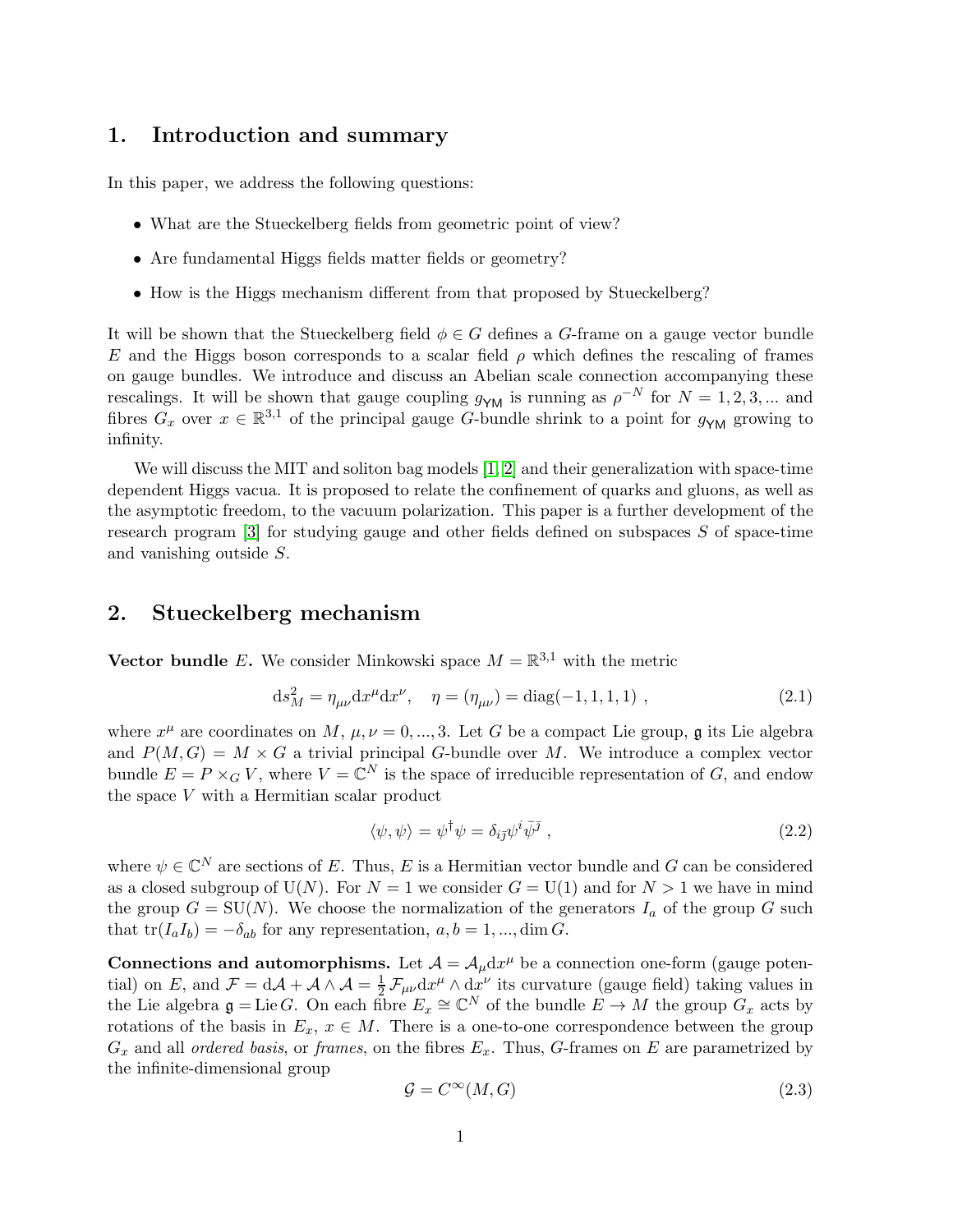of smooth G-valued functions on  $M = \mathbb{R}^{3,1}$ . This is the group of base-preserving automorphisms Aut<sub>G</sub>E of the bundle  $E \to M$  and its Lie algebra is Lie  $\mathcal{G} = C^{\infty}(M, \mathfrak{g})$ .

**Remark.** One should not confuse frames and automorphisms of the bundle  $P(M, G)$ , even if they are indistinguishable in the case of a trivial bundle  $P(M, G) = M \times G$ . For a curved manifold M, the frame bundle  $P(M, G)$  has only local sections. At the same time, the bundle of groups Inn  $P = P \times_G G$ , where G acts on itself by inner automorphisms  $f \mapsto gfg^{-1}$  for  $f, g \in G$ , has global sections – they are automorphisms of the bundle  $P(M, G)$ . For trivial bundles both of these spaces are parametrized by the group [\(2.3\)](#page-1-0), but their geometric meaning is different.

We denote by A the space of all smooth connections on E. The group  $\mathcal G$  of P-automorphisms acts on  $A \in A$  by the standard formula

<span id="page-2-1"></span>
$$
\mathcal{A} \mapsto \mathcal{A}^g = g^{-1} \mathcal{A}g + g^{-1} \mathrm{d}g \tag{2.4}
$$

for  $g \in \mathcal{G}$  and  $d = dx^{\mu}\partial/\partial x^{\mu}$ . Whether  $\mathcal{G}$  (or its subgroup) is the group of gauge transformations or a dynamical group depends on the choice of Lagrangian and boundary conditions [\[3\]](#page-21-2).

Lagrangian. Let us consider the Lagrangian density for massive gauge field,

<span id="page-2-0"></span>
$$
\mathcal{L}_{\mathsf{YM}} + \mathcal{L}_m = \frac{1}{4g_*^2} \operatorname{tr}(\mathcal{F}_{\mu\nu}\mathcal{F}^{\mu\nu}) + \frac{1}{2} v^2 \eta^{\mu\nu} \operatorname{tr}(\mathcal{A}_{\mu}\mathcal{A}_{\nu}) \;, \tag{2.5}
$$

where  $g_* := g_{\gamma M} > 0$  is the gauge coupling constant and  $m = v g_* \geq 0$  is the mass parameter. Space-time indices here and everywhere are raised using the metric [\(2.1\)](#page-1-1). The massless case corresponds to  $v = 0$ .

The mass term  $\mathcal{L}_m$  in [\(2.5\)](#page-2-0) with  $v \neq 0$  explicitly breaks the invariance of the Lagrangian  $(2.5)$  under the transformation  $(2.4)$  from the group  $(2.3)$  of G-automorphisms. The Lagrangian density [\(2.5\)](#page-2-0) describes massive gauge bosons having two transverse components  $\mathcal{A}^T$  and one longitudinal component  $\mathcal{A}^L$  of gauge potential<sup>[1](#page-2-2)</sup>  $\mathcal{A} = \mathcal{A}_{\mu} dx^{\mu}$ . In this case the group [\(2.3\)](#page-1-0) acts on A as a dynamical group, i.e. it maps  $A \in \mathbb{A}$  to  $A^g \in \mathbb{A}$  which is not equivalent to A.

**Stueckelberg field.** The Stueckelberg field  $\phi$  is a *frame* on E, i.e. a G-valued function on M which is parametrized by elements from the group [\(2.3\)](#page-1-0). For example, for  $\mathbb{C}^N$ -bundle  $E \to M$ and  $G = \text{SU}(N)$ , the frame is given by N basis vectors  $\phi_i \in \mathbb{C}^N$  such that

$$
\phi_1^{\dagger} \phi_1 = \dots = \phi_N^{\dagger} \phi_N = \mathbb{1}_N, \quad \phi_i^{\dagger} \phi_j = 0 \quad \text{for} \quad i \neq j \quad \Rightarrow \quad \phi = (\phi_1 \dots \phi_N) \in \text{SU}(N). \tag{2.6}
$$

The Stueckelberg fields can be pointwise multiplied as

<span id="page-2-3"></span>
$$
\phi \mapsto \phi^g := g^{-1} \phi \in \mathcal{G} \text{ for } g, \phi \in \mathcal{G}. \tag{2.7}
$$

This is the right action of G on itself. Thus, these fields are elements of the group  $\mathcal G$  which is a dynamical group in the case of nonzero mass of gauge bosons.

Let us map  $A \in \mathbb{A}$  into  $\mathcal{A}^{\phi}$  for  $\phi \in \mathcal{G}$  as

<span id="page-2-4"></span>
$$
\mathcal{A} \mapsto \mathcal{A}^{\phi} = \phi^{-1} \mathcal{A} \phi + \phi^{-1} \mathrm{d}\phi \tag{2.8}
$$

<span id="page-2-2"></span><sup>&</sup>lt;sup>1</sup>The component  $\mathcal{A}_0$  is nondynamical.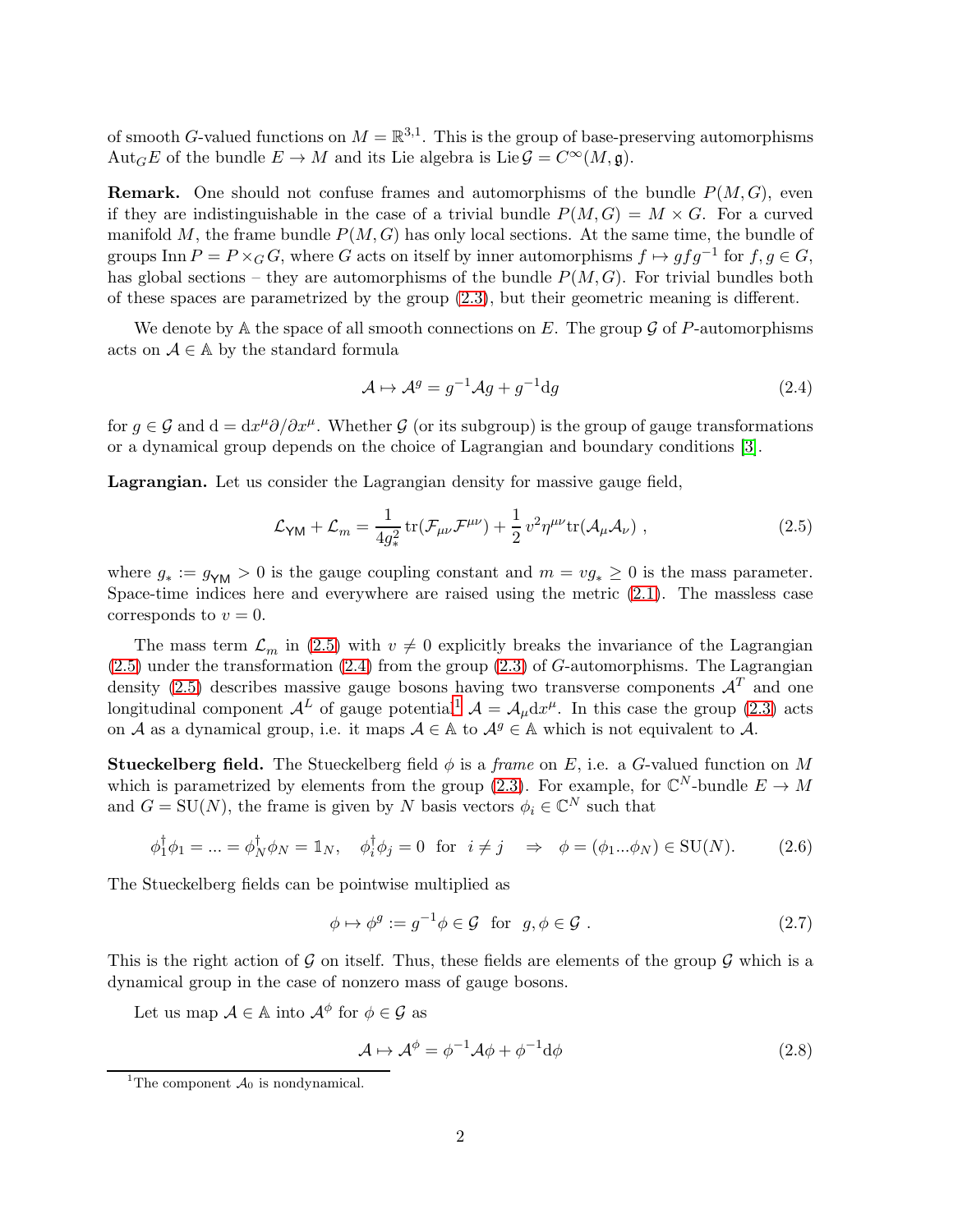and consider the term

<span id="page-3-3"></span>
$$
\mathcal{L}_{\phi} = \frac{1}{2} v^2 \eta^{\mu\nu} \text{tr}(\mathcal{A}^{\phi}_{\mu} \mathcal{A}^{\phi}_{\nu}) = \frac{1}{2} v^2 \text{tr}(\mathcal{A}_{\mu} - \phi \partial_{\mu} \phi^{\dagger}) (\mathcal{A}^{\mu} - \phi \partial^{\mu} \phi^{\dagger}) = -\frac{1}{2} v^2 \text{tr}(\nabla_{\mu} \phi)^{\dagger} \nabla^{\mu} \phi , \qquad (2.9)
$$

where  $\phi^{\dagger} = \phi^{-1}$  and

$$
\nabla_{\mu}\phi := \partial_{\mu}\phi + \mathcal{A}_{\mu}\phi . \tag{2.10}
$$

It is easy to see that under the action of G on  $(\mathcal{A}, \phi)$  given by [\(2.4\)](#page-2-1) and [\(2.7\)](#page-2-3), we have

<span id="page-3-1"></span>
$$
\mathcal{A}^{\phi} \mapsto (\mathcal{A}^{g})^{\phi^{g}} = \mathcal{A}^{\phi} =: \mathcal{A}^{\text{inv}} \tag{2.11}
$$

and

<span id="page-3-2"></span>
$$
\mathcal{A}^{\text{adj}} := \mathcal{A} - \phi \mathrm{d}\phi^{\dagger} \ \mapsto \ \mathcal{A}^g - \phi^g \mathrm{d}(\phi^g)^{\dagger} = g^{\dagger} \mathcal{A}^{\text{adj}} g \ . \tag{2.12}
$$

Thus, the dressed<sup>[2](#page-3-0)</sup> gauge potential  $\mathcal{A}^{\phi}$  is invariant under automorphism group  $\mathcal{G}$ .

**Mass term.** For both  $(2.11)$  and  $(2.12)$  the mass term  $(2.9)$  is invariant under the action of the group G. This term reduces to the term  $\mathcal{L}_m$  in [\(2.5\)](#page-2-0) after transforming  $\phi \to \mathbb{1}_N$  (gauge fixing). Hence, we can consider the  $\mathcal{G}\text{-invariant}$  theory with the Lagrangian density

<span id="page-3-4"></span>
$$
\mathcal{L}_{\mathsf{YM}} + \mathcal{L}_{\phi} = \frac{1}{4g_*^2} \operatorname{tr} \left\{ \mathcal{F}_{\mu\nu} \mathcal{F}^{\mu\nu} - 2m^2 (\nabla_{\mu}\phi)^{\dagger} \nabla^{\mu}\phi \right\} , \qquad (2.13)
$$

with the Stueckelberg field  $\phi \in G$ . In other words, we can equally consider either G-invariant model [\(2.13\)](#page-3-4) with  $(A^T, \mathcal{A}^L = 0, \phi)$  or its gauge-fixed version [\(2.5\)](#page-2-0) with  $(\mathcal{A}^T, \mathcal{A}^L \neq 0, \phi = \mathbb{1}_N)$ , i.e. φ parametrizes the longitudinal components  $\mathcal{A}^L$  of gauge potentials  $\mathcal{A}$ . For the Abelian case  $G = U(1)$ , this trading of degrees of freedom was proposed by Stueckelberg in 1938 and then, 25 years later, it was rediscovered as the Goldstone fields and the Higgs mechanism (for a historical overview and references see e.g. [\[7\]](#page-21-3)).

**Remark.** Note that [\(2.13\)](#page-3-4) is a Higgs-type Lagrangian with a G-valued field  $\phi$ . Some sources claim that Stueckelberg proposed an "affine Higgs mechanism" in which the compact group  $G =$  $U(1)$  is replaced by the non-compact group  $GL^+(1,\mathbb{R}) = \mathbb{R}^+$ . This is nonsense, he introduced the field  $\phi \in G$  which is now called the Nambu-Goldstone boson.

**Framed bundles.** As we discussed,  $\phi$  can be identified with an element of the group  $\mathcal{G} = \text{Aut}_G E$ of automorphisms of the vector bundle E. The group  $\mathcal G$  rotates frames on E. Recall that [\(2.5\)](#page-2-0) is a gauge fixed version of  $(2.13)$ , where  $\mathcal{G}\text{-invariance}$  is unbroken. Hence, we can consider a *fixed* bundle  $E_0$  associated with [\(2.5\)](#page-2-0) and an unfixed bundle E associated with [\(2.13\)](#page-3-4). Then  $\phi$ defines an *isomorphism* of these bundles,

<span id="page-3-5"></span>
$$
\phi: E \to E_0. \tag{2.14}
$$

The bundle E with the isomorphism  $(2.14)$  is called a *framed bundle*. This equivalent description of Stueckelberg fields can be used when considering them at boundaries (*edge modes*  $[8, 9, 10]$  $[8, 9, 10]$  $[8, 9, 10]$ ) and has been discussed in detail in [\[3\]](#page-21-2).

**Unbroken subgroup**  $H \subset G$ . Let  $\{I_a\}$  with  $a = 1, ..., \dim G$  be the generators of the Lie group G, normalized such that  $tr(I_aI_b) = -\delta_{ab}$ . We can expand  $\mathcal{A} = \mathcal{A}^aI_a$  in terms of the Lie

<span id="page-3-0"></span><sup>&</sup>lt;sup>2</sup>The map  $(2.8)$  is the *dressing transformation* considered e.g. in [\[4,](#page-21-7) [5\]](#page-21-8). An overview of the dressing field method in gauge theories and many references can be found in [\[6\]](#page-21-9).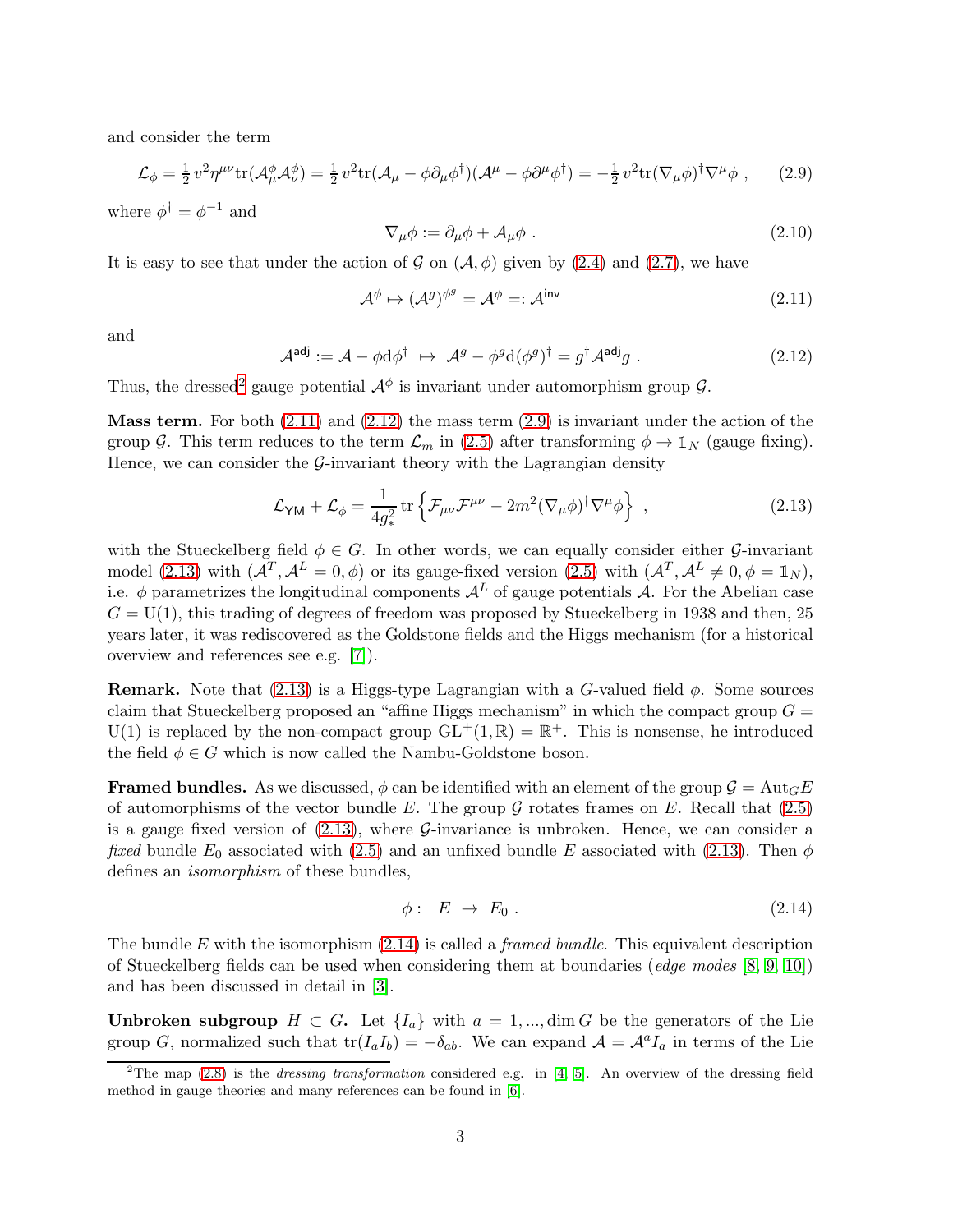algebra g basis  $\{I_a\}$ . Above, we described the Stueckelberg mechanism for the *complete breaking* of gauge invariance and the acquisition of mass by all gauge bosons  $\mathcal{A}^a$ ,  $a = 1, ..., \dim G$ . Below we will consider how to keep massless bosons from a closed subgroup  $H$  of the group  $G$  and introduce masses for only the  $G/H$ -part of all bosons.

**Orbits**  $G/H$ . Consider a closed subgroup H of  $G\subset V(N)$  such that  $G/H$  is a reductive homogeneous space. The Lie algebra g of G can be decomposed as  $\mathfrak{g} = \mathfrak{h} \oplus \mathfrak{m}$ , where  $\mathfrak{m}$  is the orthogonal complement of the Lie algebra  $\mathfrak{h} = \text{Lie}H$  in g. We denote by t the Cartan subalgebra of g and by  $t_+ \subset t$  the positive closed Weyl chamber. Let us choose an element  $\xi_0 \in t_+$  such that

<span id="page-4-5"></span>
$$
h\xi_0 h^\dagger = \xi_0 \tag{2.15}
$$

for  $h \in H$ , i.e. H is a stabilizer of  $\xi_0$ . Then the adjoint orbit<sup>[3](#page-4-0)</sup>

<span id="page-4-1"></span>
$$
O_{\xi_0} = \left\{ \varphi = g\xi_0 g^\dagger = \phi\xi_0 \phi^\dagger \in \mathfrak{g} \mid g = \phi h \in G, \ \phi \in G/H \right\} \tag{2.16}
$$

will be diffeomorphic to the coset space  $G/H$ . The definition [\(2.16\)](#page-4-1) gives a parametrization of one of the patches covering the orbit  $O_{\xi_0} \cong G/H$ . One can extend parametrization to all other patches by the action of the Weyl group of G.

**Flag manifolds.** A special case of orbits  $(2.16)$  is related with a flag structure in the complex vector space  $V = \mathbb{C}^N$ . A flag of V is a filtration  $V_1 \subset V_2 \subset ... \subset V_k$ , where  $V_i = \mathbb{C}^{d_i}$ ,  $0 \leq d_1 < d_2 < \ldots < d_k$  and  $k \leq N$ . We will not discuss a manifold of flags in V in full generality (parabolic subgroups of  $G^{\mathbb{C}}$ , highest weight representations etc.). We consider only the space  $\mathbb{C}^N$  with a Hermitian metric preserved by the group  $G = U(N)$ . In this case one should define the splitting

<span id="page-4-3"></span>
$$
\mathbb{C}^{N} = \mathbb{C}^{N_1} \oplus \dots \oplus \mathbb{C}^{N_k}, \quad N_1 + \dots + N_k = N,
$$
\n(2.17)

preserved by the subgroup  $H = U(N_1) \times ... \times U(N_k) \subset U(N)$  and then the flag manifold will be

<span id="page-4-4"></span>
$$
O_{\xi_0} = \mathcal{U}(N) / \mathcal{U}(N_1) \times \ldots \times \mathcal{U}(N_k)
$$
\n
$$
(2.18)
$$

with  $\xi_0 = i(\alpha_1 1\!\!1_{N_1}, ..., \alpha_k 1\!\!1_{N_k})$  and  $N_i = d_i - d_{i-1}, d_0 = 0$ . For example, with  $\mathbb{C}^2$  and  $\mathbb{C}^3$  one can associate the following homogeneous spaces:

$$
\mathbb{C}^2 = \mathbb{C} \oplus \mathbb{C} \implies O_{\xi_0} = \mathrm{U}(2)/\mathrm{U}(1) \times \mathrm{U}(1) = \mathrm{SU}(2)/\mathrm{U}(1) \cong \mathbb{C}P^1,\tag{2.19}
$$

$$
\mathbb{C}^3 = \mathbb{C} \oplus \mathbb{C}^2 \implies O_{\xi_0} = \text{U}(3)/\text{U}(1) \times \text{U}(2) = \text{SU}(3)/\text{U}(2) \cong \mathbb{C}P^2,\tag{2.20}
$$

$$
\mathbb{C}^3 = \mathbb{C} \oplus \mathbb{C} \oplus \mathbb{C} \implies O_{\xi_0} = \mathrm{U}(3)/\mathrm{U}(1) \times \mathrm{U}(1) \times \mathrm{U}(1) = \mathrm{SU}(3)/\mathrm{U}(1) \times \mathrm{U}(1) . \tag{2.21}
$$

All of them are Kähler manifolds.

Mass terms for  $A \in \mathfrak{m} \subset \mathfrak{g}$ . If we want to introduce masses only for gauge bosons parametrized by the coset space  $G/H$ , we can start from the mass term

<span id="page-4-2"></span>
$$
\mathcal{L}_{\mathfrak{m}} = \frac{1}{2} \eta^{\mu\nu} \text{tr}[\mathcal{A}^0_{\mu}, \xi_0] [\mathcal{A}^0_{\nu}, \xi_0]
$$
\n(2.22)

<span id="page-4-0"></span><sup>&</sup>lt;sup>3</sup>We identify the algebra g and the space  $g^*$  dual to g via a scalar product tr on g and consider adjoint orbits instead of coadjoint ones.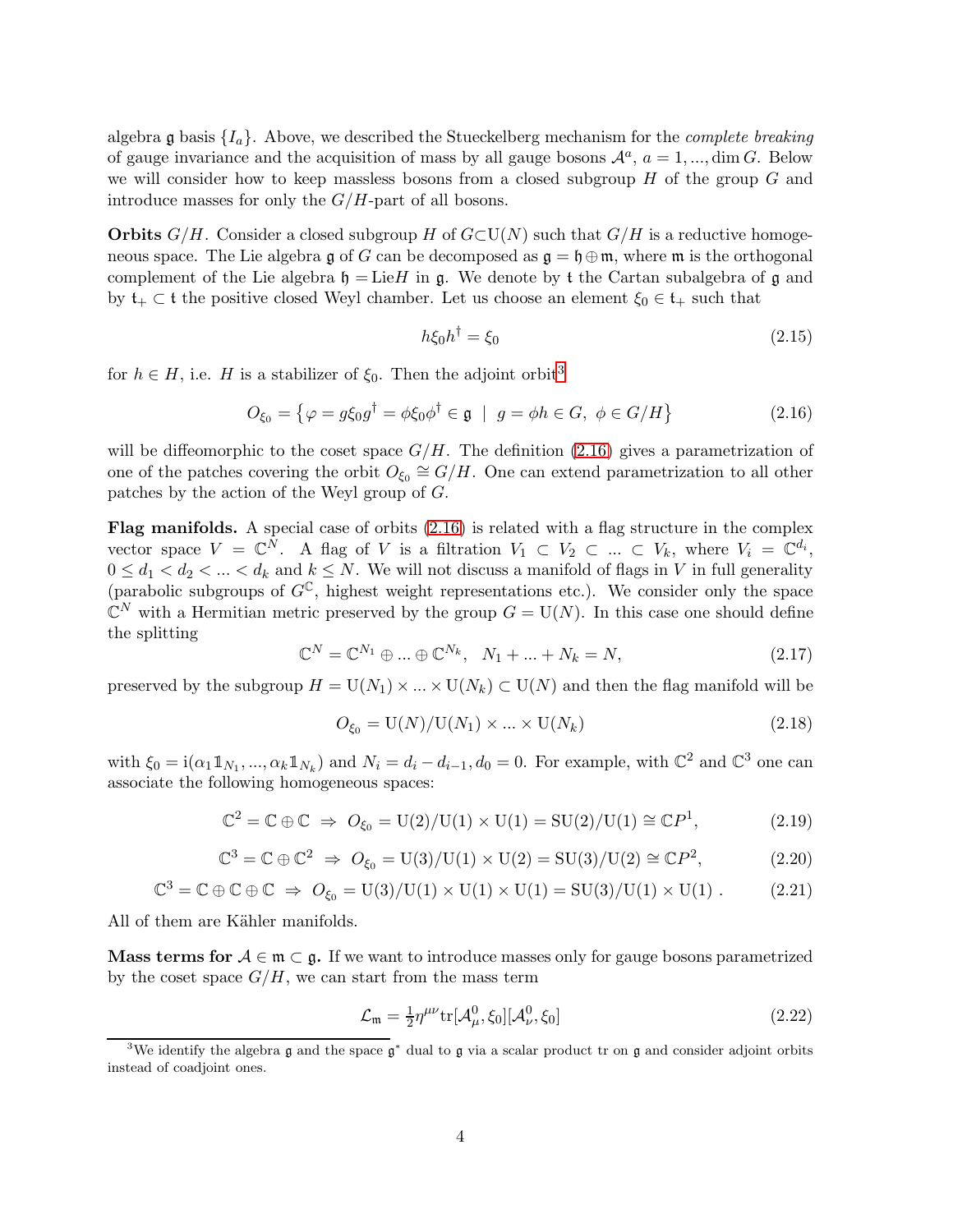which is invariant under transformations from the subgroup  $C^{\infty}(M, H)$  of the group  $\mathcal{G}$  =  $C^{\infty}(M, G)$ . Generating the orbit [\(2.16\)](#page-4-1) by dressing formula

$$
\varphi_0 = \xi_0 \ \mapsto \ \varphi = g\xi_0 g^\dagger \quad \text{and} \quad \mathcal{A}^0 \ \mapsto \ \mathcal{A} = g\mathcal{A}^0 g^\dagger + g \mathrm{d} g^\dagger \ , \tag{2.23}
$$

we transform  $(2.22)$  to the G-invariant mass term

<span id="page-5-0"></span>
$$
\mathcal{L}_{\varphi} = \frac{1}{2} \operatorname{tr} \nabla_{\mu} \varphi \nabla^{\mu} \varphi \quad \text{with} \quad \nabla_{\mu} \varphi := \partial_{\mu} \varphi + [\mathcal{A}_{\mu}, \varphi] \ . \tag{2.24}
$$

Here the g-valued field  $\varphi$  is parametrized by the Stueckelberg field  $\phi$  with values in the coset space  $G/H$  according to [\(2.16\)](#page-4-1). Again we obtain a Higgs-type Lagrangian density

<span id="page-5-1"></span>
$$
\mathcal{L}_{\mathsf{YM}} + \mathcal{L}_{\varphi} = \frac{1}{4g_*^2} \operatorname{tr} \left\{ \mathcal{F}_{\mu\nu} \mathcal{F}^{\mu\nu} + 2g_*^2 \nabla_{\mu} \varphi \nabla^{\mu} \varphi \right\} , \qquad (2.25)
$$

but now we get masses only for gauge bosons  $A \in \mathfrak{m} = \text{Lie}(G/H)$ . The mass term [\(2.22\)](#page-4-2) is the gauge fixed form of [\(2.24\)](#page-5-0).

Note that if we consider  $G = U(N)$  and the Hermitian vector bundle E then the subgroup H of G preserves the flag structure [\(2.17\)](#page-4-3) in fibres  $E_x \cong \mathbb{C}^N$ . The Stueckelberg field  $\phi \in G/H$ parametrizes this flag structure [\(2.18\)](#page-4-4).

## 3. Higgs mechanism

Lagrangians [\(2.13\)](#page-3-4) and [\(2.25\)](#page-5-1) are standard for gauge fields interacting with G-valued scalar field  $\phi$  or g-valued field  $\varphi = \phi \xi_0 \phi^{\dagger}$ . In both cases  $\phi^{\dagger} \phi = \mathbb{1}_N$  and fixing the gauge  $\phi = \mathbb{1}_N$  one can get mass terms  $(2.5)$  and  $(2.22)$ , respectively. From now on, we will consider the case  $(2.13)$  with  $\phi \in G$  and return to the case [\(2.25\)](#page-5-1) later.

**Scaling field**  $\rho$ . As discussed in Section 2, the Stueckelberg fields  $\phi$  can be identified with automorphisms of the gauge bundle  $E, \phi \in Aut_G E$ . In other words, we can consider  $\phi$  as a map from a fixed frame to the new ones, i.e. as a rotation of bases on fibres  $E_x \cong \mathbb{C}^N$  of E. These rotations act on sections  $\psi$  of this bundle as mapping

<span id="page-5-2"></span>
$$
\phi: \psi \mapsto \psi^{\phi} = \phi \psi. \tag{3.1}
$$

Recall that the bundle  $E$  is Hermitian, with the metric  $(2.2)$  on fibres. Obviously, this metric is invariant under rotations [\(3.1\)](#page-5-2).

Let us now consider a rescaling of metric  $(2.2)$  as a mapping

<span id="page-5-3"></span>
$$
h(\psi) = \langle \psi, \psi \rangle \leftrightarrow \tilde{h} = \rho^2 h = \rho^2 \langle \psi, \psi \rangle = \langle \rho \psi, \rho \psi \rangle = \langle \tilde{\psi}, \tilde{\psi} \rangle , \qquad (3.2)
$$

where  $\rho(x) > 0$  is a function of  $x \in M$ . The maps [\(3.1\)](#page-5-2) and [\(3.2\)](#page-5-3) can be combined into the map

<span id="page-5-4"></span>
$$
\Phi = \rho \phi: \quad \psi \mapsto \widetilde{\psi} = \Phi \psi \quad \text{with} \quad \rho \in \text{GL}^+(1, \mathbb{R}) = \mathbb{R}^+ \text{ and } \phi \in G. \tag{3.3}
$$

Matrix  $\Phi$  in [\(3.3\)](#page-5-4) is an element of the conformal extension of the group  $G\subset\mathrm{U}(N)$  defined [\[11\]](#page-21-10) as

<span id="page-5-5"></span>
$$
\widetilde{G} = \mathbb{R}^+ \times G = \left\{ \Phi = \rho \phi, \ \rho \in \mathbb{R}^+, \phi \in G \mid \Phi^\dagger \Phi = \rho^2 \mathbb{1}_N \right\}. \tag{3.4}
$$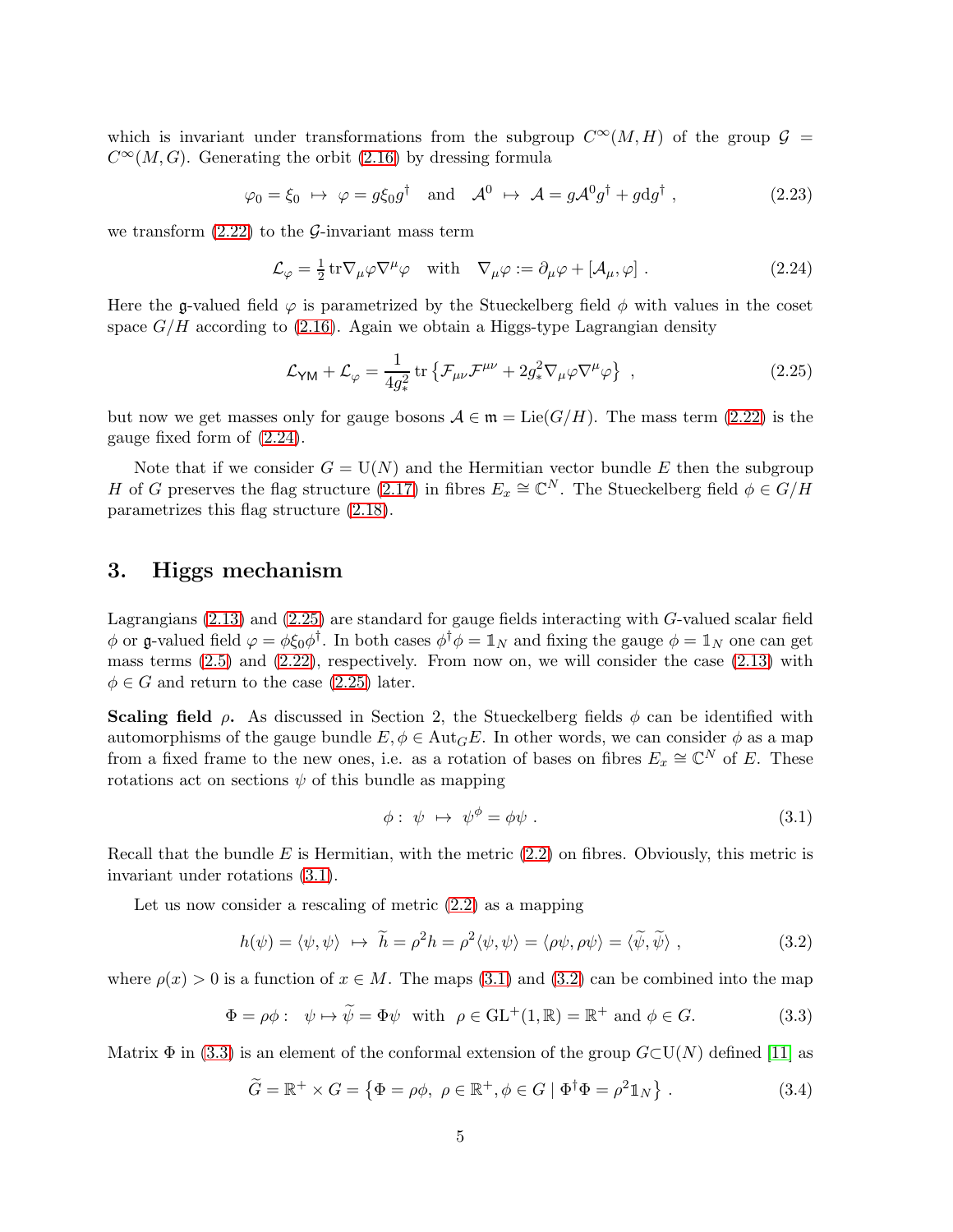As a manifold, the group  $(3.4)$  is a cone  $C(G)$  over G with the metric

<span id="page-6-0"></span>
$$
ds_{\tilde{G}}^2 = d\rho^2 + \rho^2 ds_G^2 \ . \tag{3.5}
$$

If we add the tip  $\Phi = 0$  to the cone  $C(G)$  then we get a *semigroup* with identity (a monoid), since the element  $\Phi = 0$  has no inverse.

**Special point**  $\rho = 0$ . The function  $\rho$  in [\(3.2\)](#page-5-3)-[\(3.5\)](#page-6-0) defines a scale on fibres  $E_x \cong \mathbb{C}^N$  of the Hermitian vector bundle  $E \to M$  and  $\tilde{G}$  is a *conformal structure* on fibres of E. Note that the cone  $C(G)$  can be projected onto  $\mathbb{R}^+$ ,

$$
\pi: C(G) \xrightarrow{G} \mathbb{R}^+ = C(G)/G \text{ by } \Phi \to \rho = (\Phi^{\dagger} \Phi)^{1/2}
$$
\n(3.6)

with fibres  $G_{\rho}$  over  $\rho \in \mathbb{R}^+$  since  $C(G)$  is a cohomogeneity one Riemannian G-manifold. The orbit  $G_{\rho}$  for  $\rho \to 0$  is singular that is obvious from [\(3.5\)](#page-6-0). At this point both  $G_{\rho}$  and fibres  $\mathbb{C}^N$ of  $E$  shrink to a point.

**Examples.** For  $G = U(1)$  we have  $\tilde{G} = \mathbb{R}^+ \times U(1) \cong \mathbb{C}^*$  which is the multiplicative group of non-zero complex numbers. Adding the point  $\rho = 0$  corresponds to the transition from  $\mathbb{C}^*$  to the field  $\mathbb{C} = \mathbb{C}^* \cup \{0\}$  of all complex numbers. For  $G = SU(2)$ , the conformal extensions give the group of non-zero quaternions  $\mathbb{H}^* = C(S^3) \cong \mathbb{R}^4 \setminus \{0\} \cong \mathbb{C}^2 \setminus \{0\}$  and adding the point  $\rho = 0$ we get the semigroup  $\mathbb{H} \cong \mathbb{C}^2 \cong \mathbb{R}^4$ .

Mass term with  $\rho$ . Recall that massive gauge bosons are described by the Lagrangian [\(2.5\)](#page-2-0). The longitudinal components of these bosons can be transferred to the Stueckelberg field  $\phi$  to obtain the gauge-invariant mass term  $(2.9)$ . To see the effect of *rescaling*  $(3.2)$  of the metric on fibres  $E_x \cong \mathbb{C}^N$  of the bundle E, we replace  $\phi \in G$  in [\(2.9\)](#page-3-3) with  $\Phi = \rho \phi \in \widetilde{G}$ . Then we obtain the term

<span id="page-6-1"></span>
$$
-\frac{1}{2}\operatorname{tr}(\nabla_{\mu}\Phi)^{\dagger}\nabla^{\mu}\Phi = -\frac{1}{2}\rho^{2}\operatorname{tr}(\nabla_{\mu}\phi)^{\dagger}\nabla^{\mu}\phi - \frac{1}{2}N\partial_{\mu}\rho\partial^{\mu}\rho
$$
\n(3.7)

coinciding with [\(2.9\)](#page-3-3) if we put  $\rho = v = \text{const.}$  Thus, the scaling field  $\rho$  becomes dynamical, and we can add to  $(3.7)$  a potential term (self-action) of the form<sup>[4](#page-6-2)</sup>

<span id="page-6-5"></span>
$$
V(\rho) = -\frac{\lambda}{4} \left( \frac{1}{N} \operatorname{tr}(\Phi^{\dagger} \Phi) - v^2 \right)^2 = -\frac{\lambda}{4} (\rho^2 - v^2)^2 . \tag{3.8}
$$

Putting together the resulting terms, we obtain the Lagrangian density

<span id="page-6-3"></span>
$$
\mathcal{L} = \frac{1}{4g_*^2} \text{tr}(\mathcal{F}_{\mu\nu}\mathcal{F}^{\mu\nu}) - \frac{1}{2} \rho^2 \text{tr}(\nabla_\mu \phi)^\dagger \nabla^\mu \phi - \frac{N}{2} \partial_\mu \rho \partial^\mu \rho - \frac{\lambda}{4} (\rho^2 - v^2)^2 \tag{3.9}
$$

for Yang-Mills-Higgs theory. From  $(3.9)$  it follows that for  $N = 2$  we can identify the scaling function  $\rho$  with the Higgs boson.

**Higgs field in SM.** The Standard Model (SM) uses the Higgs field  $\psi$  with values in the fundamental representation  $\mathbb{C}^2$  of the group  $SU(2)$ . We will show that this is equivalent to the description [\(3.2\)](#page-5-3)-[\(3.9\)](#page-6-3) for  $G = SU(2) \cong S^3$  and  $\widetilde{G} = C(G) = \mathbb{H}^* \cong \mathbb{C}^2 \setminus \{0\}$ .<sup>[5](#page-6-4)</sup>

<sup>&</sup>lt;sup>4</sup>The fields  $\phi$  and  $\rho$ , as well as the kinetic terms for them, are introduced in a natural way, but the choice of potential energy  $V(\rho)$  is quite arbitrary. This is a drawback.

<span id="page-6-4"></span><span id="page-6-2"></span><sup>&</sup>lt;sup>5</sup>We consider point  $\{0\}$  as the limit  $\rho \to 0$ .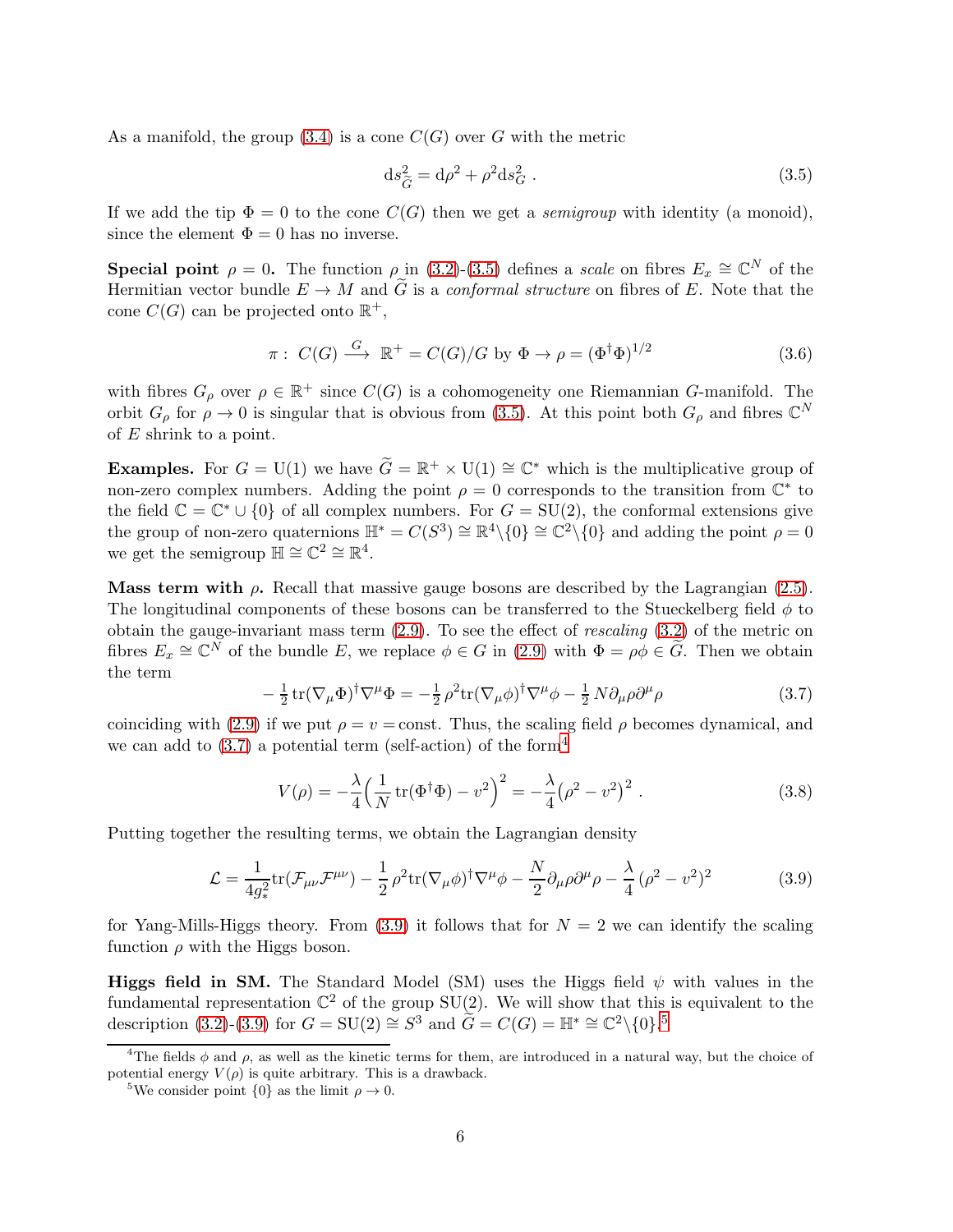Let us introduce the matrix

<span id="page-7-3"></span>
$$
\Phi = \rho \phi = \rho \begin{pmatrix} \bar{b} & a \\ -\bar{a} & b \end{pmatrix} =: (\hat{\psi}\psi)
$$
\n(3.10)

with  $\phi \in SU(2)$ . We have

<span id="page-7-2"></span>
$$
\hat{\psi} = \Phi \begin{pmatrix} 1 \\ 0 \end{pmatrix}, \ \psi = \Phi \begin{pmatrix} 0 \\ 1 \end{pmatrix}, \ \Phi^{\dagger} \Phi = \rho^2 \mathbb{1}_2 \ \Leftrightarrow \ \hat{\psi}^{\dagger} \hat{\psi} = \rho^2 = \psi^{\dagger} \psi, \ \hat{\psi}^{\dagger} \psi = 0 \tag{3.11}
$$

and therefore<sup>[6](#page-7-0)</sup>

<span id="page-7-1"></span>
$$
\text{tr}(\nabla_{\mu}\Phi)^{\dagger}\nabla^{\mu}\Phi = 2(\nabla_{\mu}\hat{\psi})^{\dagger}\nabla^{\mu}\hat{\psi} = 2(\nabla_{\mu}\psi)^{\dagger}\nabla^{\mu}\psi . \qquad (3.12)
$$

The last term in [\(3.12\)](#page-7-1) gives the kinetic term for  $\psi \in \mathbb{C}^2$  and from [\(3.11\)](#page-7-2) we see that  $\psi^{\dagger} \psi = \rho^2$ . In SM the vacuum state is usually chosen as  $a = 0$ ,  $b = 1$  and  $\rho = v$ , so that

$$
\psi = \Phi \begin{pmatrix} 0 \\ 1 \end{pmatrix} = \begin{pmatrix} 0 \\ v \end{pmatrix} \Rightarrow \Phi = v \mathbb{1}_2 . \tag{3.13}
$$

If we want to keep in [\(3.12\)](#page-7-1) only  $\psi$  then we can use in (3.12) the term

$$
\operatorname{tr}(\nabla_{\mu}\Phi)^{\dagger}(\nabla^{\mu}\Phi)P \quad \text{with} \quad P = \begin{pmatrix} 0 & 0 \\ 0 & 1 \end{pmatrix} , \qquad (3.14)
$$

where P is a projector. The representation of the Higgs field in the form  $(3.10)$  is important for a better understanding of the mechanism for generating a mass of gauge bosons. From [\(3.10\)](#page-7-3) we see that  $\Phi$  defines a conformal frame on  $\mathbb{C}^2$ -bundle E and  $\rho$  sets a scale on fibres of E.

**Remark.** Suppose we have two vector bundles,  $E_1$  of rank  $N_1$  and  $E_2$  of rank  $N_2$ , associated with a principal  $G_1$ -bundle and a  $G_2$ -bundle, respectively. Then we naturally have two scaling bosons,  $\rho_1$  and  $\rho_2$ , since they are related to the geometry of bundles, and are not introduced artificially. However, one or both of them can be "frozen" to a constant value.

Algebra-valued Higgs fields. In the case of masses for a part  $A \in \mathfrak{m} \subset \mathfrak{g}$  of gauge bosons, discussed in [\(2.15\)](#page-4-5)-[\(2.25\)](#page-5-1), one can generalize [\(2.24\)](#page-5-0) as follows. Replace  $\xi_0$  by a function  $\xi(x) \in$  $t_+ \subset t \subset g$ . Instead of [\(2.22\)](#page-4-2) one should start with the term

$$
\frac{1}{2} \eta^{\mu\nu} \text{tr}(\partial_{\mu}\xi + [\mathcal{A}^0_{\mu}, \xi])(\partial_{\nu}\xi + [\mathcal{A}^0_{\nu}, \xi]) \tag{3.15}
$$

and dress  $\xi$  via [\(2.16\)](#page-4-1). After this we again obtain [\(2.24\)](#page-5-0) and [\(2.25\)](#page-5-1), but with  $\varphi$  parametrized not only by  $\phi \in G/H$  but also the t-valued function  $\xi$ . A potential term for such  $\varphi$  can be introduced in term of  $\xi = \xi^i I_i$ , e.g. as

$$
V(\xi) = \frac{1}{4} \sum_{i=1}^{\text{rank}G} \lambda_i \left( (\xi^i)^2 - v_i^2 \right)^2.
$$
 (3.16)

For cosets of type [\(2.18\)](#page-4-4) one can take  $\xi = i(\xi_1(x)1_{N_1},..., \xi_k(x)1_{N_k})$  with  $\text{tr}\,\xi = 0$ . The fields  $\xi_1, ..., \xi_k$  define non-uniform rescaling on subspaces  $\mathbb{C}^{N_1}, ..., \mathbb{C}^{N_k}$  of  $\mathbb{C}^N$ .

Summing up preliminary results, we can say that

<span id="page-7-0"></span><sup>&</sup>lt;sup>6</sup>Note that dressing transformations for  $\psi$  from [\(3.10\)](#page-7-3) were considered in [\[6\]](#page-21-9).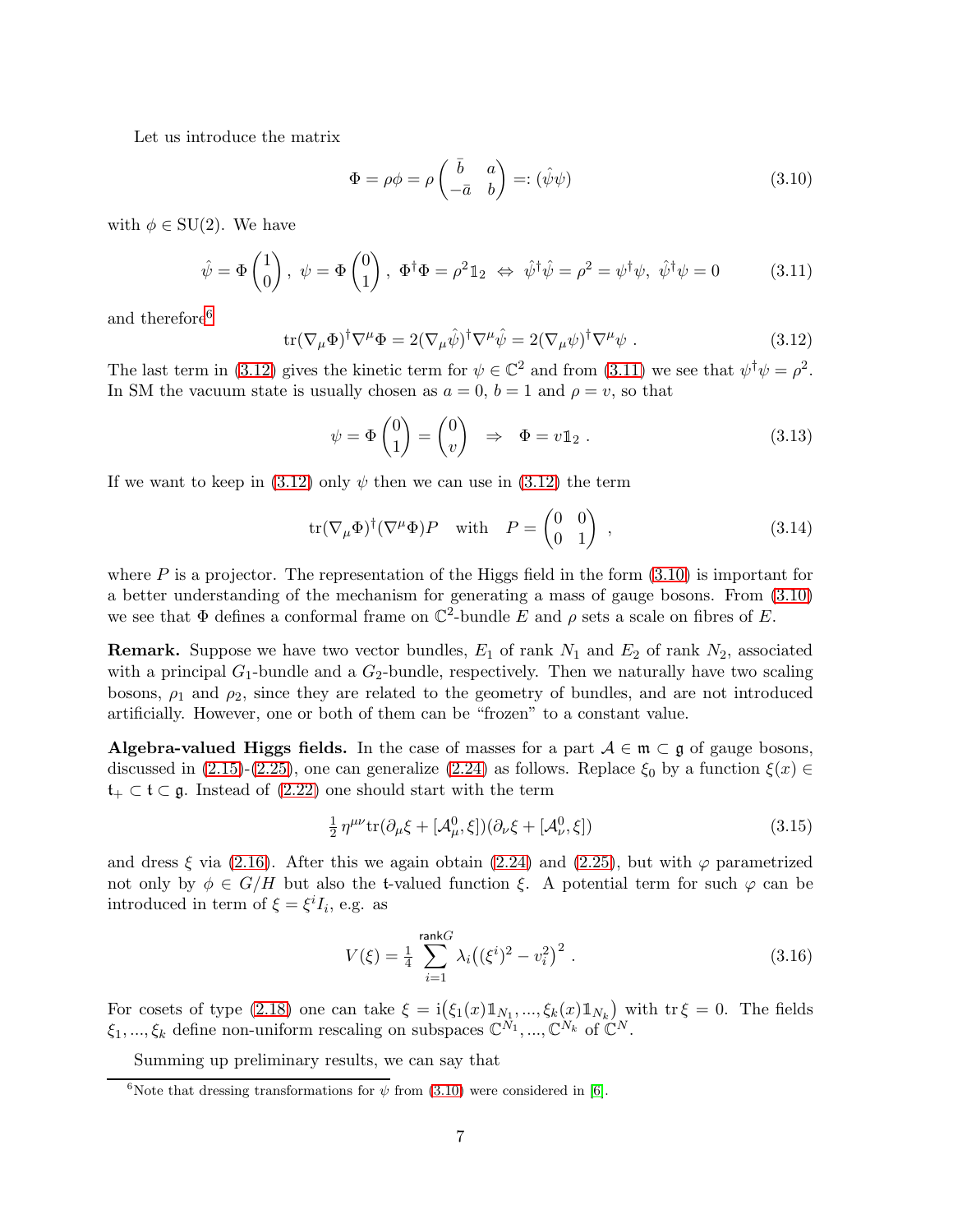- G-valued Stueckelberg fields  $\phi$  parametrize frames on gauge vector bundles E over M,
- fields  $\rho$  in  $\Phi = \rho \phi \in \tilde{G}$  define scales on fibres  $E_x \cong \mathbb{C}^N$  of  $E$ ,
- in massless gauge theory, fields  $\phi$  define gauge transformations,
- in massive gauge theory, fields  $\phi$  define longitudinal components of gauge potentials,
- vacuum value of the *scale field*  $\rho$  sets the mass of gauge bosons.

The limit  $\rho \to 0$  in [\(3.9\)](#page-6-3) nullifies the mass term.

# 4. Rescaling and scale gauge fields

**Conformal geometry.** Let  $M$  be an  $m$ -dimensional smooth Riemannian or Lorentzian manifold with a metric g. Consider a smooth positive function  $\Omega$  on M and define the metric

<span id="page-8-0"></span>
$$
\widetilde{g} = \Omega^2 g \ . \tag{4.1}
$$

The metric  $\tilde{g}$  is called conformally equivalent to the metric g and an equivalence class  $[g] = {\tilde{g} \sim}$  $g$ } of such metrics is called a *conformal structure*,

$$
[g] = {\Omega^2 g | \Omega(x) > 0}.
$$
\n(4.2)

Considering rescaling [\(4.1\)](#page-8-0), Hermann Weyl introduced a conformal generalization of Riemannian geometry.<sup>[7](#page-8-1)</sup> A conformal structure on manifolds with  $m > 3$  is locally flat if the Weyl curvature tensor of some (and hence any) Riemannian metric  $g$  from a class  $[g]$  is zero. It is globally conformally flat if also the Riemannian curvature tensor vanishes.

By considering rescaling [\(4.1\)](#page-8-0), Weyl introduced the generalized Christoffel symbols

$$
\widetilde{\Gamma}^{\sigma}_{\mu\nu} = \Gamma^{\sigma}_{\mu\nu} + \delta^{\sigma}_{\mu} w_{\nu} + \delta^{\sigma}_{\nu} w_{\mu} - g_{\mu\nu} g^{\sigma\lambda} w_{\lambda} , \qquad (4.3)
$$

where  $\mu, \nu, ... = 0, ..., m - 1$ ,  $\Gamma^{\sigma}_{\mu\nu}$  are standard Christoffel symbols and  $w = w_{\mu} dx^{\mu}$  is a Weyl connection transforming when rescaling [\(4.1\)](#page-8-0) by the formula

<span id="page-8-2"></span>
$$
w_{\mu} \mapsto \widetilde{w}_{\mu} = w_{\mu} - \partial_{\mu} \ln \Omega . \tag{4.4}
$$

Using this Abelian connection, one can introduce a scale covariant derivative on  $M$ . The above conformal generalization of (pseudo-)Riemannian geometry is being actively developed both in mathematics and in physics.

Scaling geometry. In Section 3, we showed that the Higgs boson field  $\rho$  defines the rescaling [\(3.2\)](#page-5-3) of  $\mathbb{C}^N$ -vectors  $\psi$  and the metric h on fibres  $E_x \cong \mathbb{C}^N$  of the gauge vector bundle E. The scale parameter  $\rho$  depends on  $x \in M = \mathbb{R}^{3,1}$  and hence it is reasonable to introduce a scale connection

<span id="page-8-3"></span>
$$
a = a_{\mu} dx^{\mu} \Rightarrow f := da = \frac{1}{2} f_{\mu\nu} dx^{\mu} \wedge dx^{\nu} = \frac{1}{2} (\partial_{\mu} a_{\nu} - \partial_{\nu} a_{\mu}) dx^{\mu} \wedge dx^{\nu}
$$
(4.5)

<span id="page-8-1"></span> $7$ For a historical overview and references see e.g. [\[12\]](#page-21-11).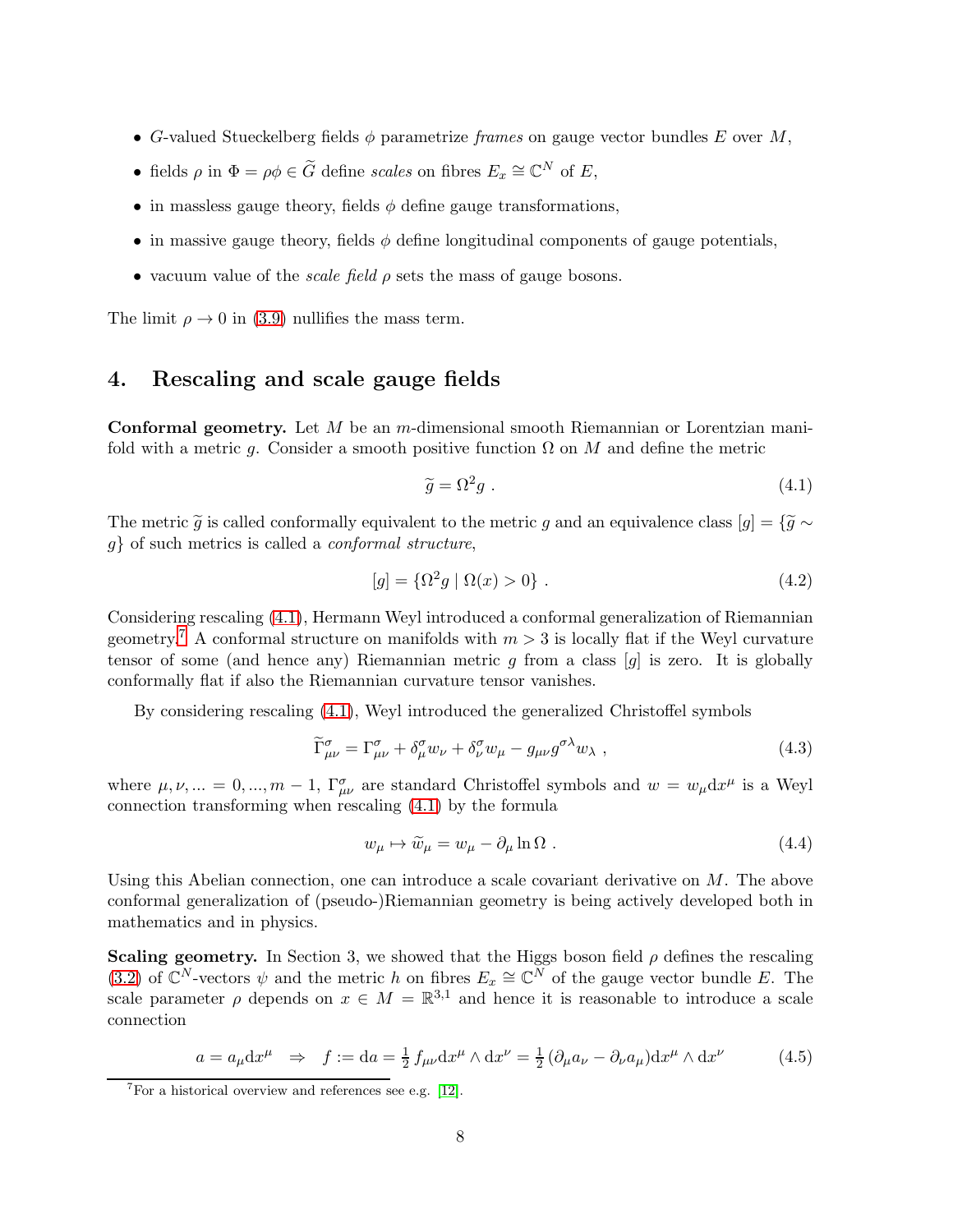similar to the Weyl connection  $w = w_{\mu} dx^{\mu}$  in [\(4.4\)](#page-8-2). The Abelian connection a is defined on the principal bundle  $P(M,\text{GL}^+(1,\mathbb{R}))$  with the multiplicative group  $\text{GL}^+(1,\mathbb{R})) = \mathbb{R}^+$  and on the associated real line bundle  $L_{+} = M \times \mathbb{R}^{+}$ .

In contrast to the Weyl connection  $w$ , the connection  $a$  is associated not with rescaling the metric on space  $T_xM$  tangent to space-time M, but with rescaling the metric on internal vector spaces  $E_x$ . We consider the tensor product  $\widetilde{E} = E \otimes L_+$  of bundles E and  $L_+$  associated with principal bundle  $\widetilde{P}(M,\widetilde{G})=M\times\widetilde{G}$  for  $\widetilde{G}=\mathbb{R}^+\times G$ . One-form of connection on this bundle is

$$
\widetilde{\mathcal{A}} = \mathcal{A} \otimes 1 + \mathbb{1}_N \otimes a \tag{4.6}
$$

and for simplicity we will write it as  $\widetilde{\mathcal{A}} = \mathcal{A} + a$ . The covariant derivative  $\widetilde{\nabla}$  of sections  $\widetilde{\psi}$  of  $\widetilde{E}$ reads as<sup>[8](#page-9-0)</sup>

<span id="page-9-1"></span>
$$
\widetilde{\nabla}_{\mu}\widetilde{\psi} = \partial_{\mu}\widetilde{\psi} + (\mathcal{A}_{\mu} + a_{\mu})\widetilde{\psi} = \nabla_{\mu}\widetilde{\psi} + a_{\mu}\widetilde{\psi} . \tag{4.7}
$$

When rescaling sections of  $E$ , we have

<span id="page-9-5"></span>
$$
\widetilde{\psi} \mapsto \widetilde{\psi}' = \rho \widetilde{\psi} \quad \text{and} \quad a \mapsto a' = a - d \ln \rho , \qquad (4.8)
$$

with  $\widetilde{\nabla}' \widetilde{\psi}' = \rho \widetilde{\nabla} \widetilde{\psi}$ .

The field  $\Phi$  in [\(3.3\)](#page-5-4)-[\(3.8\)](#page-6-5) has scale weight one and hence the covariant derivative of the form [\(4.7\)](#page-9-1). Substituting  $\nabla\Phi$  into [\(3.7\)](#page-6-1), we obtain the same formula with replacement

<span id="page-9-4"></span>
$$
\partial_{\mu}\rho \ \mapsto \ D_{\mu}\rho = \partial_{\mu}\rho + a_{\mu}\rho = \rho(a_{\mu} + \partial_{\mu}\ln\rho). \tag{4.9}
$$

Substituting this into [\(3.9\)](#page-6-3) and adding the standard Lagrangian for the Abelian gauge field  $f = da$ , we obtain the Lagrangian density

<span id="page-9-2"></span>
$$
\mathcal{L} = \frac{1}{4g_*^2} tr(\mathcal{F}_{\mu\nu} \mathcal{F}^{\mu\nu}) - \frac{1}{4} f_{\mu\nu} f^{\mu\nu} - \frac{1}{2} \rho^2 tr(\nabla_\mu \phi)^\dagger \nabla^\mu \phi - \frac{N}{2} D_\mu \rho D^\mu \rho - \frac{\lambda}{4} (\rho^2 - \rho_0^2)^2 , \quad (4.10)
$$

where  $\rho_0(x)$  is a fixed function.

Vacua of the model [\(4.10\)](#page-9-2) are given by flat connections

<span id="page-9-3"></span>
$$
\mathcal{A} = \phi \mathrm{d}\phi^{\dagger} \quad \text{and} \quad a = -\mathrm{d}\ln\rho \tag{4.11}
$$

at the minimum  $\rho = \rho_0$  of the potential  $V(\rho)$ . Hence, the field

$$
\Phi_0 = \rho_0 \phi \tag{4.12}
$$

is an arbitrary  $\tilde{G}$ -valued function defining the vacuum bundle  $E_0$  with the flat connections [\(4.11\)](#page-9-3) for which  $\mathcal{F} = 0 = f$ . The standard vacuum arises as a special case when choosing  $\rho_0 = v = \text{const} \Rightarrow a = 0$ . The possibility of vacuum states parametrized by coordinatedependent scaling function  $\rho = \rho_0$  appears due to the introduction of new degrees of freedom given by the scale connection [\(4.5\)](#page-8-3).

Remark. Let us introduce a dressed scale connection

$$
a^{\rho} = a + d \ln \rho \tag{4.13}
$$

<span id="page-9-0"></span><sup>&</sup>lt;sup>8</sup>Note that one can also consider bundles  $L_+^{\ell}$ , sections  $\zeta$  of which have scale weight  $\ell$  with covariant derivative  $D_{\mu}\zeta = \partial_{\mu}\zeta + \ell a_{\mu}\zeta.$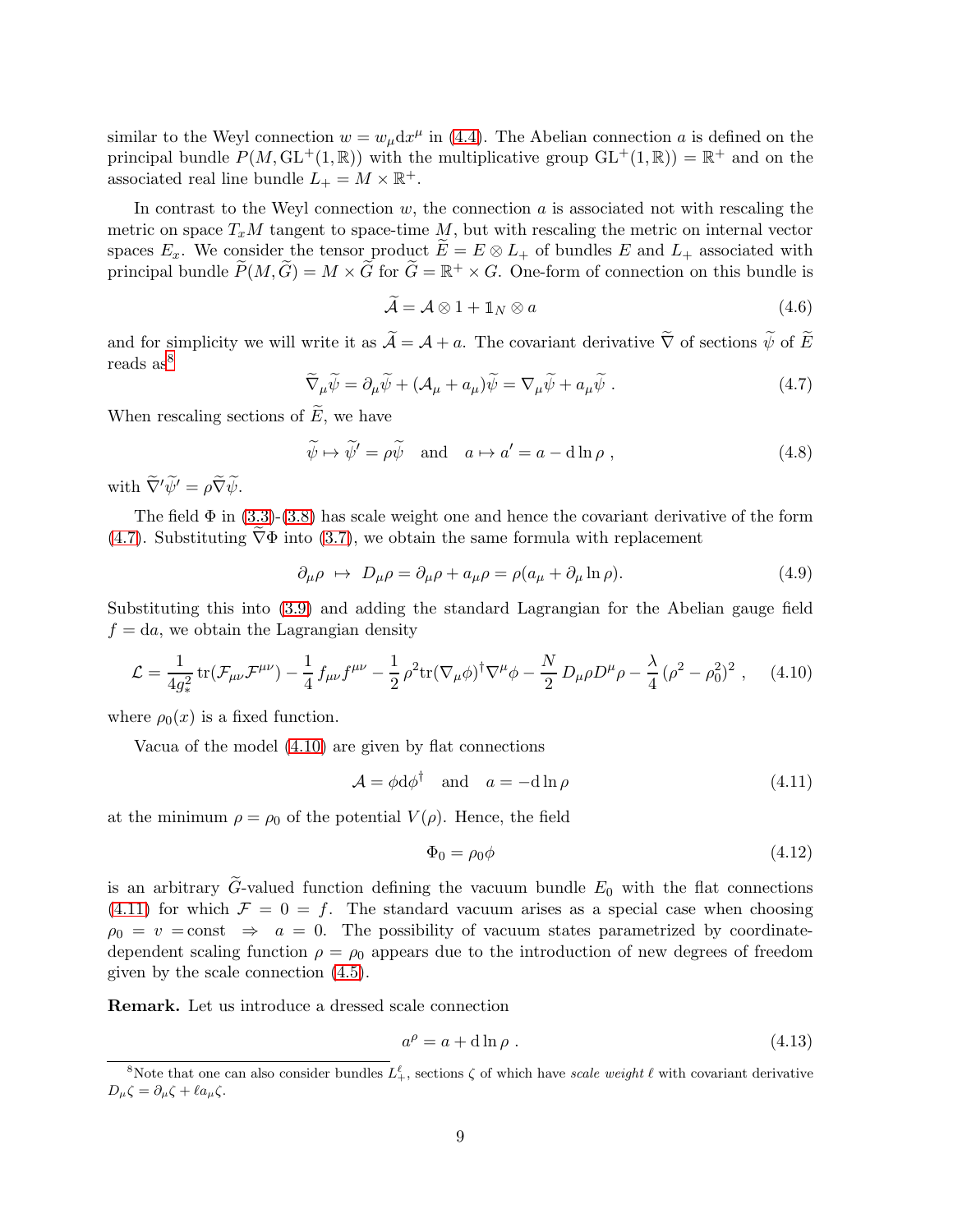Then from [\(4.9\)](#page-9-4) we obtain

<span id="page-10-0"></span>
$$
D_{\mu}\rho = \rho^2 a_{\mu}^{\rho} \quad \text{and} \quad f_{\mu\nu}^{\rho} = f_{\mu\nu} \tag{4.14}
$$

so that [\(4.10\)](#page-9-2) can be rewritten in terms of  $a_\mu^{\rho}$  and  $f_{\mu\nu}^{\rho}$  which are invariant under the transformations

<span id="page-10-1"></span>
$$
\rho \ \mapsto \ \widetilde{\rho} = \gamma \rho \tag{4.15}
$$

for real-valued functions  $\gamma \in C^{\infty}(\mathbb{R}^{3,1}, \mathbb{R}^+)$ . Then there will be no derivatives of  $\rho$  in [\(4.10\)](#page-9-2). It is not yet clear which description is better to use. From [\(4.14\)](#page-10-0) one can always return to the standard formulation with  $\partial_\mu \rho \partial^\mu \rho$  by considering the flat connection  $a^\rho = d \ln \rho$ .

Under scaling transformations [\(4.15\)](#page-10-1) the fields  $A, \phi$  are not transformed, but due to the factor  $\rho^2$  in several terms in [\(4.10\)](#page-9-2), the Lagrangian is not invariant under the transformations  $(4.15)$ . Note that the space-time scale transformations  $(4.1)-(4.4)$  $(4.1)-(4.4)$  and scale transformations [\(3.2\)](#page-5-3)-[\(3.4\)](#page-5-5), [\(4.8\)](#page-9-5) and [\(4.15\)](#page-10-1) of internal spaces are independent and all fields can have different scale weight with respect to these scaling groups.

#### 5. Running couplings and adjoint bundle

**Group manifolds.** Let  $\{I_a\}$  with  $a = 1, ..., \dim G$  be the generators of the Lie group G with structure constants  $f_{ab}^c$  given by the commutation relations

$$
[I_a, I_b] = f_{ab}^c I_c \t\t(5.1)
$$

We can normalize  $I_a$  such that the Killing-Cartan metric on  $\mathfrak{g} = \text{Lie } G$  is  $f_{ad}^c f_{cb}^d = \delta_{ab}$ .

For group elements  $g \in G$  not depending on  $x \in \mathbb{R}^{3,1}$  we introduce left- and right-invariant one-forms on  $G$ ,

$$
g^{-1}d_G g =: \theta_L^a I_a \text{ and } (d_G g)g^{-1} =: \theta_R^a I_a , \qquad (5.2)
$$

where  $d_G$  is the exterior derivative on G. Then for the metric on G we have

<span id="page-10-3"></span>
$$
ds_G^2 = \delta_{ab}\theta_L^a \theta_L^b = \delta_{ab}\theta_R^a \theta_R^b , \qquad (5.3)
$$

where

<span id="page-10-2"></span>
$$
\theta_R^a = D_b^a \theta_L^b \quad \text{for} \quad gI_a g^{-1} =: D_a^b I_b \ . \tag{5.4}
$$

From [\(5.4\)](#page-10-2) one can see that left- and right-invariant objects are interchangable.

The forms  $\theta^a_L$  obey the Maurer-Cartan equations

$$
\mathrm{d}_{G}\theta_{L}^{a} + \frac{1}{2} f_{bc}^{a} \theta_{L}^{b} \wedge \theta_{L}^{c} = 0 \tag{5.5}
$$

and the same equations for  $\theta_R^a$  with  $f_{bc}^a \to -f_{bc}^a$ . We introduce left- and right-invariant vector fields on G dual to  $\theta_L^a$  and  $\theta_R^a$ ,

$$
L_a \lrcorner \theta_L^b = \delta_a^b \quad \text{and} \quad R_a \lrcorner \theta_R^b = \delta_a^b \tag{5.6}
$$

which obey the equations

$$
[L_a, L_b] = f_{ab}^c L_c \text{ and } [R_a, R_b] = -f_{ab}^c R_c \tag{5.7}
$$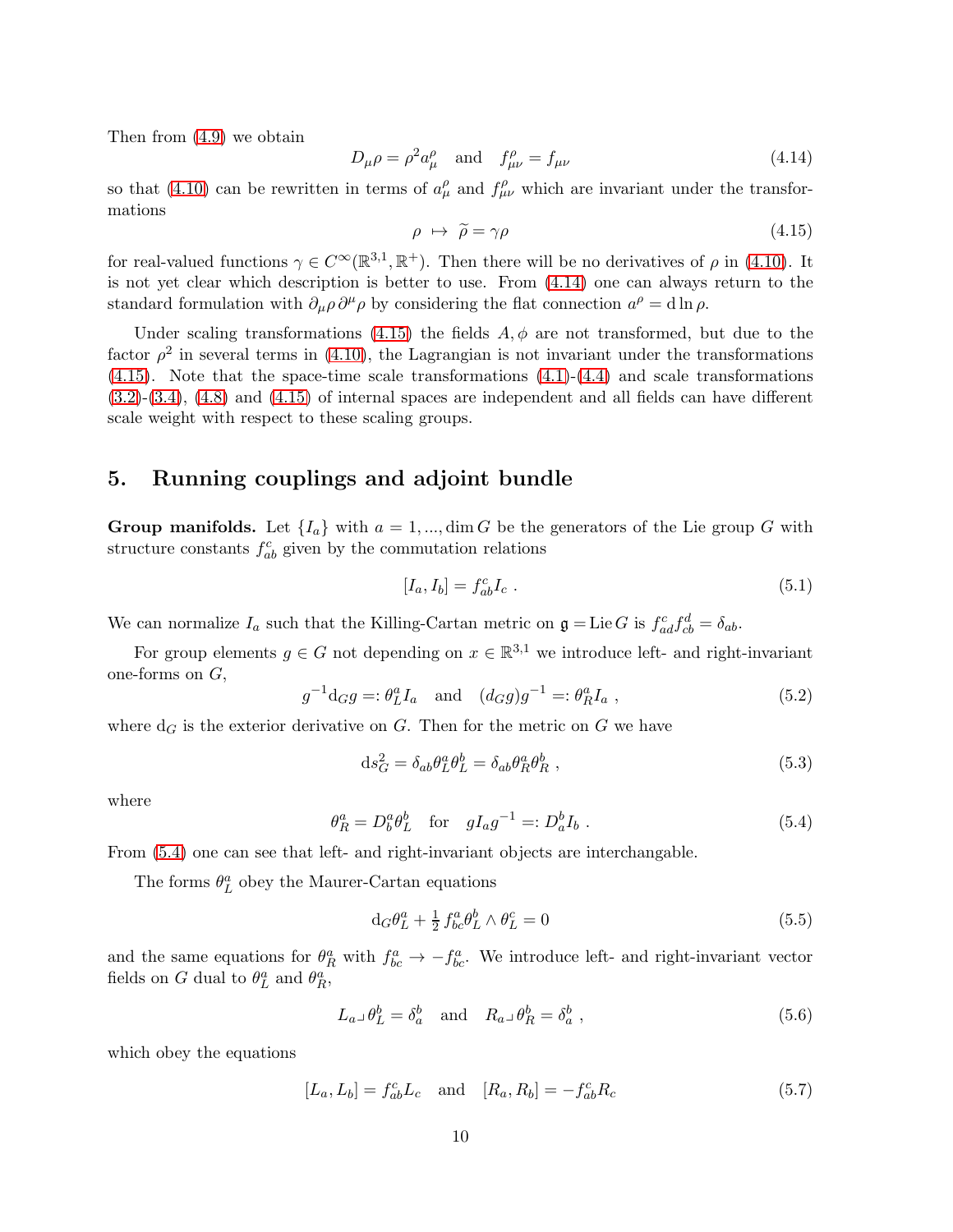and commute with each other.

**Adjoint representation.** We consider the group  $G = SU(N)$  in the *fundamental* (defining) representation. The center of  $SU(N)$  is given by the matrices  $\zeta \mathbb{1}_N$ , where  $\zeta$  is the N-th root of unity,  $\zeta^N = 1$ , i.e.

$$
Z(SU(N)) = \mathbb{Z}/N\mathbb{Z} =: \mathbb{Z}_N .
$$
\n(5.8)

Let us consider the left action of  $G$  on itself,

<span id="page-11-0"></span>
$$
G \ni f \quad \mapsto \quad f^g := gfg^{-1} \in G \tag{5.9}
$$

for  $f, g \in G$ . The maps [\(5.9\)](#page-11-0) are *inner automorphisms* of G denoted Inn(G) and we have an isomorphism

$$
G/Z(G) \cong \text{Inn}(G) \Rightarrow \text{Inn}(\text{SU}(N)) = \text{SU}(N)/\mathbb{Z}_N . \tag{5.10}
$$

The group  $SU(N)/\mathbb{Z}_N$  is locally isomorphic to the group  $SU(N)$  which is a  $\mathbb{Z}_N$ -cover of  $SU(N)/\mathbb{Z}_N$ . The well-known example is the group  $SO(3) = SU(2)/\mathbb{Z}_2$ .

The group  $G' := PU(N) = SU(N)/\mathbb{Z}_N$  (projective unitary group) has no N-dimensional representations. The adjoint *action* [\(5.9\)](#page-11-0) of  $PU(N)$  on  $SU(N)$  induces the action

<span id="page-11-3"></span>
$$
\mathrm{Ad}_g: \ T_e G \to T_e G, \quad \mathfrak{g} \ni \varphi \ \mapsto \ g \varphi g^{-1} \in \mathfrak{g} \ , \tag{5.11}
$$

where  $g = T_e G$  is the tangent space of G at the origin e. Thus, the group  $G' = PU(N)$  has  $(N^2-1)$ -dimensional representation which is the *adjoint* representation of SU(N). Matrices  $D = (D_b^a)$  introduced in [\(5.4\)](#page-10-2) are matrices of this representation  $g \to D$ . For fields  $\varphi = \varphi^a I_a$  in the adjoint representation we have

$$
\widetilde{\varphi} = \widetilde{\varphi}^a I_a := g \varphi g^{-1} = (gI_b g^{-1})\varphi^b = D_b^a \varphi^b I_a \Rightarrow \widetilde{\varphi}^a = D_b^a \varphi^b , \qquad (5.12)
$$

i.e. they are transformed with the matrices  $D$ . The metric  $(5.3)$  is invariant under these rotations.

**Rescaling.** Note that  $\theta_L^a$  and  $L_a$  are defined in terms of angle variables on G and one can interpret the metric  $(5.3)$  as a metric with the length parameter  $R_0$  fixed to unity. Consider now the dimensionless parameter  $\sigma := g_*^{-1}$  and rescale  $\theta_L^a$  and  $L_a$  as

<span id="page-11-2"></span>
$$
\theta_L^a \rightarrow \tilde{\theta}_L^a = \sigma \theta_L^a = g_*^{-1} \theta_L^a \quad \text{and} \quad L_a \rightarrow \tilde{L}_a = \sigma^{-1} L_a = g_* L_a \,, \tag{5.13}
$$

where  $g_*$  is the coupling parameter. We have

$$
d_G \widetilde{\theta}_L^a + \frac{1}{2} g_* f^a_{bc} \widetilde{\theta}_L^b \wedge \widetilde{\theta}_L^c = 0 \ , \quad [\widetilde{L}_a, \widetilde{L}_b] = g_* f^c_{ab} \widetilde{L}_c \tag{5.14}
$$

and the same formulae for  $\theta_R^a$ ,  $R_a$ . This rescaling is equivalent to the rescaling  $D = (D_b^a) \to \sigma D_a$ of matrices  $D \in G'$  representing matrices  $g \in G$  under the homomorphism  $G \to G'$ , with  $G'$ action on g.

For the rescaled metric we have

$$
d\tilde{s}_G^2 = \delta_{ab}\tilde{\theta}_L^a \tilde{\theta}_L^b = \sigma^2 \delta_{ab}\theta_L^a \theta_L^b =: \tilde{g}_{ab}\theta_L^a \theta_L^b , \qquad (5.15)
$$

<span id="page-11-1"></span>
$$
\Rightarrow \tilde{g}_{ab} = \sigma^2 \delta_{ab} = g_*^{-2} \delta_{ab} . \tag{5.16}
$$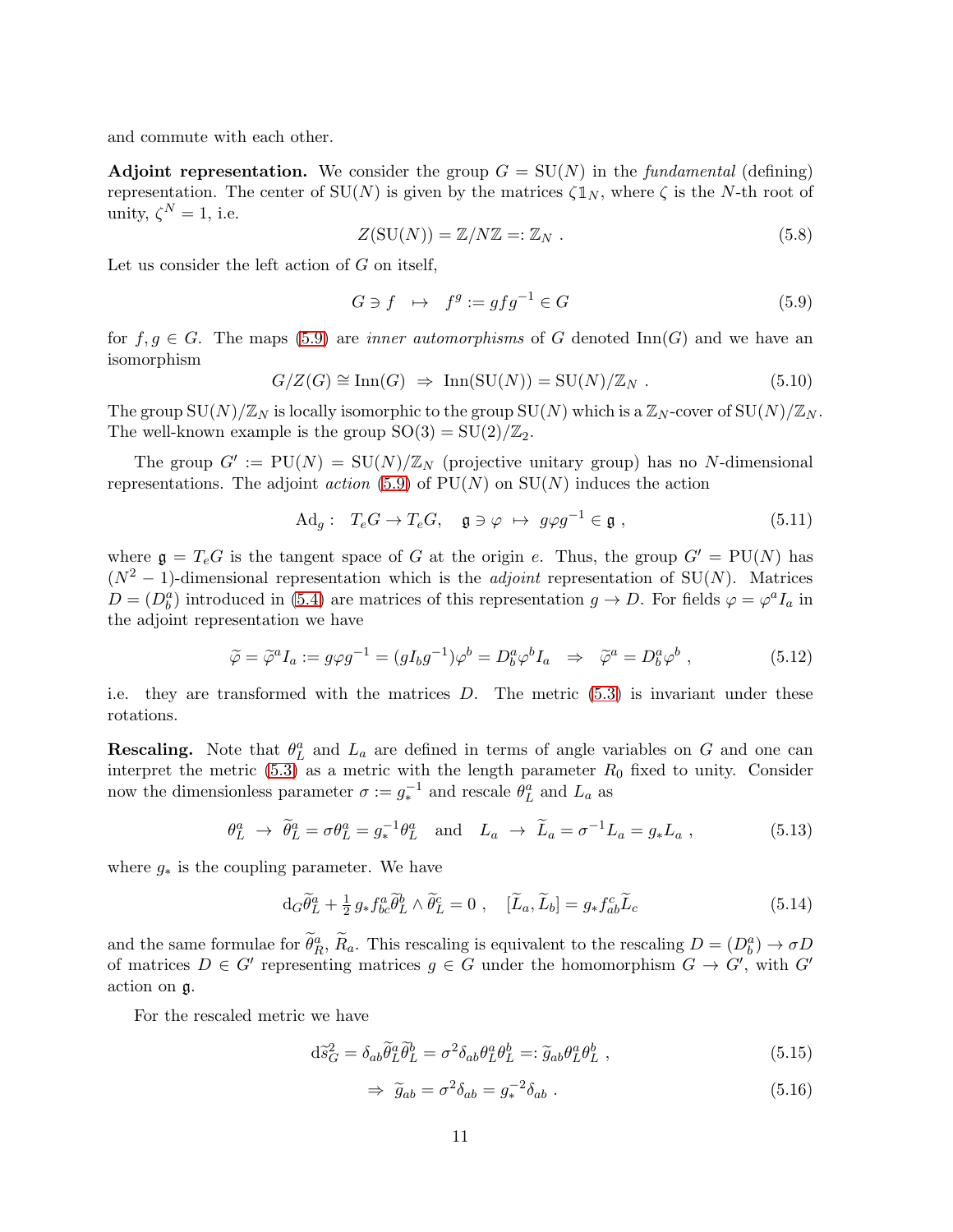From [\(5.16\)](#page-11-1) it follows that the Lagrangian [\(2.5\)](#page-2-0) for pure Yang-Mills fields with  $v = 0$  can be written as

$$
-\frac{1}{4g_*^2} \delta_{ab} \mathcal{F}^a_{\mu\nu} \mathcal{F}^{b\mu\nu} = -\frac{1}{4} \widetilde{g}_{ab} \mathcal{F}^a_{\mu\nu} \mathcal{F}^{b\mu\nu} , \qquad (5.17)
$$

i.e.  $g_*$  defines a scale [\(5.13\)](#page-11-2)-[\(5.16\)](#page-11-1) on the algebra  $\mathfrak{g} = \text{Lie } G = \text{Lie } G'$ . All fields in the adjoint representation of SU(N) are transformed in fact by the group  $PU(N) = SU(N)/\mathbb{Z}_N$ .

**Group**  $\hat{G}$ . We consider the scaling factor  $\sigma = g_*^{-1}$  and the group

<span id="page-12-0"></span>
$$
\hat{G} = \mathbb{R}^+ \times G' = \{ \hat{D} = \sigma D, \ \sigma \in \mathbb{R}^+, \ D \in G' \mid \hat{D}^T \hat{D} = \sigma^2 \mathbb{1}_{N^2 - 1} \}
$$
(5.18)

with  $(N^2 - 1) \times (N^2 - 1)$  matrices D for G' embedded into the orthogonal group SO( $N^2 - 1$ ). Thus, we consider the conformal extension of the adjoint representation of  $G = SU(N)$ . In [\(3.4\)](#page-5-5) we introduced such an extension for the fundamental representation of this group.

The metric on  $\hat{G}$  is given by formula

$$
\mathrm{d}s_{\hat{G}}^2 = \mathrm{d}\sigma^2 + \sigma^2 \mathrm{d}s_{G'}^2 \,. \tag{5.19}
$$

Under a homomorphism of the group [\(3.4\)](#page-5-5) into the group [\(5.18\)](#page-12-0) we have a map of  $\rho$  into  $\sigma$ . It is natural to consider  $\sigma = \rho^N$  since  $SU(N)$  is N-fold covering of  $SU(N)/\mathbb{Z}_N$ .

The adjoint representation of  $G = U(1)$  is trivial and the above logic cannot be used. The Abelian case is essentially different from the non-Abelian one, since for it we have two multiplicative groups  $\mathbb{C}^*$  with coordinates

$$
\zeta = \rho e^{i\theta}
$$
 and  $z = \sigma e^{i\vartheta}$ 

The natural homomorphism  $p: \mathbb{C}^* \to \mathbb{C}^*$  is

$$
\zeta \to z = \zeta^k \ , \quad k \in \mathbb{Z} \setminus \{0\} \ . \tag{5.20}
$$

The condition that the radii of both groups U(1) decrease and increase synchronously leads to the condition  $\sigma = \rho^k$  with  $k = 1, 2, ...$  but the case  $k = N = 1$  is preferable.

**Associated bundles.** Consider the principal bundle  $\widetilde{P}(M, \widetilde{G}) = M \times \widetilde{G}$  of conformal frames on the vector bundle  $\widetilde{E} = E \otimes L_+$  introduced in Section 4. The fibre of  $\widetilde{P} \to M$  over a point  $x \in M$  is the group  $\widetilde{G}_x$  of  $N \times N$  matrices defined in [\(3.4\)](#page-5-5). These fibres are parametrized by the Stueckelberg field  $\phi \in G$  and the scaling field  $\rho \in \mathbb{R}^+$ ,  $\Phi = \rho \phi \in \widetilde{G} = \mathbb{R}^+ \times G$ . Fibres of  $\widetilde{E} \to M$  are spaces  $\widetilde{E}_x \cong \mathbb{C}^N$  of the fundamental representation of the group  $\widetilde{G}_x$ . The metric  $(3.2)$  on E is

$$
\widetilde{h}(\psi) = \rho^2 h(\psi) = \rho^2 \psi^\dagger \psi \tag{5.21}
$$

and the metric on  $\tilde{G}$  is given in [\(3.5\)](#page-6-0).

Similarly, we consider the bundle of Lie algebras  $\text{Ad}P = P \times_G \mathfrak{g}$ , where G acts on g by adjoint action [\(5.11\)](#page-11-3) and introduce on  $\mathfrak{g}_x$  over  $x \in M$  the metric

$$
\hat{q}(\varphi) = \sigma^2 q(\varphi) = \sigma^2(x)\delta_{ab}\varphi^a\varphi^b = \langle \hat{\varphi}, \hat{\varphi} \rangle \tag{5.22}
$$

for sections  $\varphi = \varphi^a I_a$  and  $\hat{\varphi} = \sigma \varphi$  of the bundle AdP. We associate with this vector bundle the bundle  $\hat{P}(M, \hat{G})$  of conformal frames, where the group  $\hat{G}$  is given in [\(5.18\)](#page-12-0). The scaling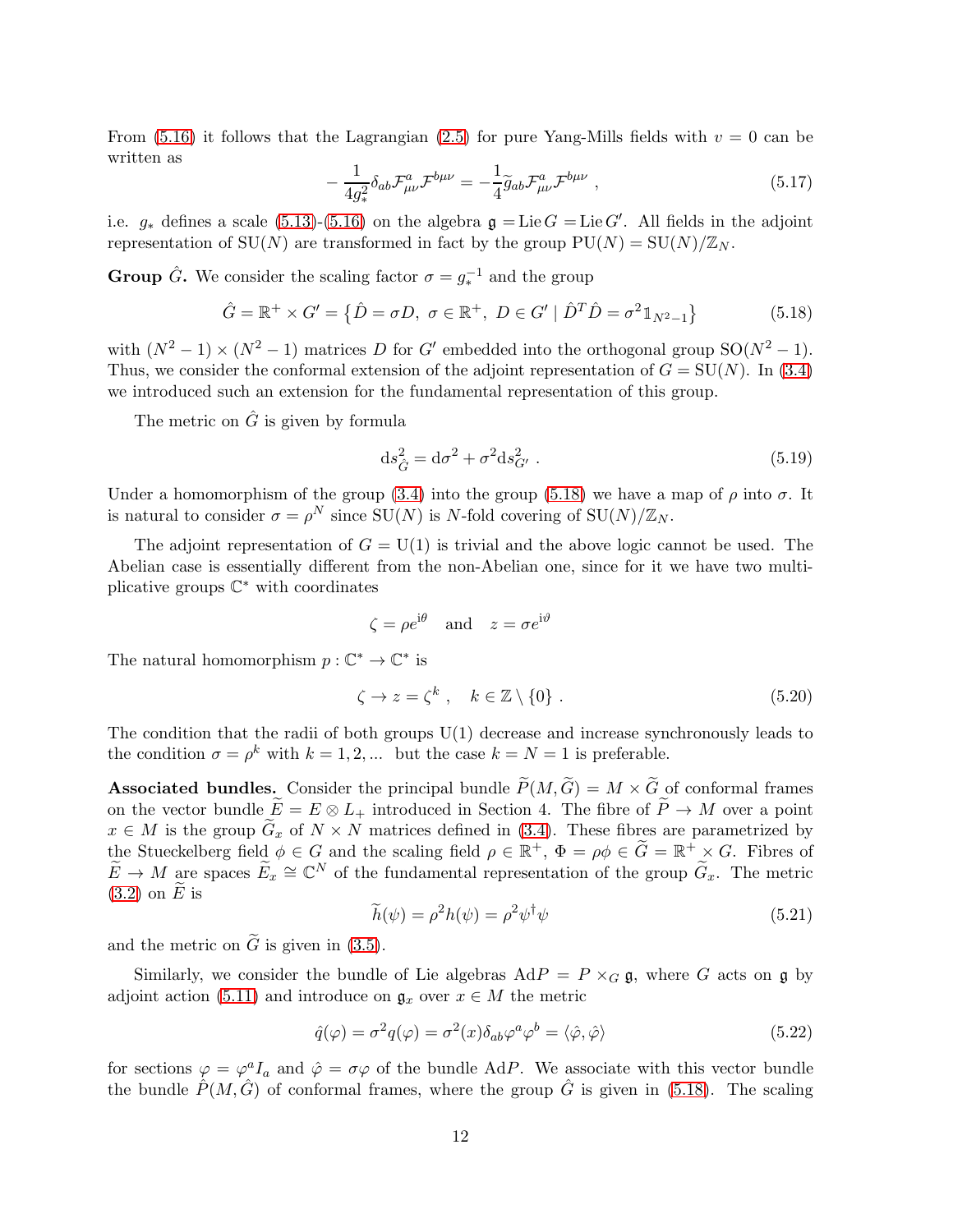functions  $\rho$  and  $\sigma = g_*^{-1}$  are not independent, as we discussed above. The scaling function  $\rho$  is a dynamical quantity governed by the Lagrangian [\(4.10\)](#page-9-2). From the proposed model it follows that σ tends to zero if  $ρ$  tends to zero, i.e. both the vector bundle  $E$  and the adjoint vector bundle AdP<sup> $\hat{P}$ </sup> disappear in the limit  $\rho \to 0$  ( $g_* \to \infty$ ) since their fibres shrink to a point. Considering conformally rescaled metrics  $\tilde{g} = \Omega^2 g$  on M,  $\tilde{h} = \rho^2 h$  on  $\tilde{E}$  and  $\hat{q} = \sigma^2 q$  on Ad $\hat{P}$ , we enter the region of real-space renormalization group already at the classical level due to assignment of geometric status to the Higgs fields.

## 6. Building Models

**Proposed ideas.** Before proceeding to the discussion of the Standard Model (SM) with the structure group  $SU(3) \times SU(2) \times U(1)$ , we summarize the ideas discussed.

- All fields entering in Lagrangian [\(4.10\)](#page-9-2) are related to the geometry of fibre bundles  $P(M, G), E, P(M, G)$  and AdP.
- The G-valued Stueckelberg field  $\phi$  parametrizes frames on the complex vector bundle E and these frames are dynamical if Lagrangian contains the term  $\rho^2 \text{tr}(\nabla \phi)^2$ . Scaling function  $\rho$  sets the value of effective mass of gauge bosons.
- We have Yang-Mills-Higgs theory invariant under automorphisms  $Aut<sub>GE</sub>$  (gauge symmetry) and the Higgs field  $\Phi = \rho \phi \in \tilde{G}$ . If we do not add the term  $\rho^2 \text{tr}(\nabla \phi)^2$  to the Lagrangian, then gauge bosons are massless.
- The scaling function  $\rho$  as well as the scale connection  $a = a_{\mu} dx^{\mu}$  enter the Lagrangian both in the massive and in the massless case.
- Scaling function  $\rho(x)$  defines "size" of fibres  $\tilde{G}_x$  of the bundle  $\tilde{P}(M,\tilde{G})$  of frames on the vector bundle  $\widetilde{E}$  and the inverse coupling  $\sigma(x)$  defines "size" of fibres  $\hat{G}_x$  of the bundle  $P(M, G)$  of frames on the adjoint bundle AdP of algebras.
- If  $\rho, \sigma$  tend to zero, then fibres of all gauge bundles shrink to a point, and there are no gauge fields in the region where  $\rho$  and  $\sigma$  are equal to zero.

These ideas form a hard core of the proposed research program.

Geometry and matter. We consider two types of objects: those that define geometry and those that define matter.

Geometry:

- Orthonormal (co-)frame  $\Theta^{\mu}$  and Weyl conformal factor  $\Omega$  on the cotangent bundle  $T^*M$ over curved 4-manifold M define conformal geometry of M.
- A G-frame  $\phi$  and conformal factor  $\rho$  on Hermitian vector bundle  $\widetilde{E} \to M$  define geometry of  $E$ .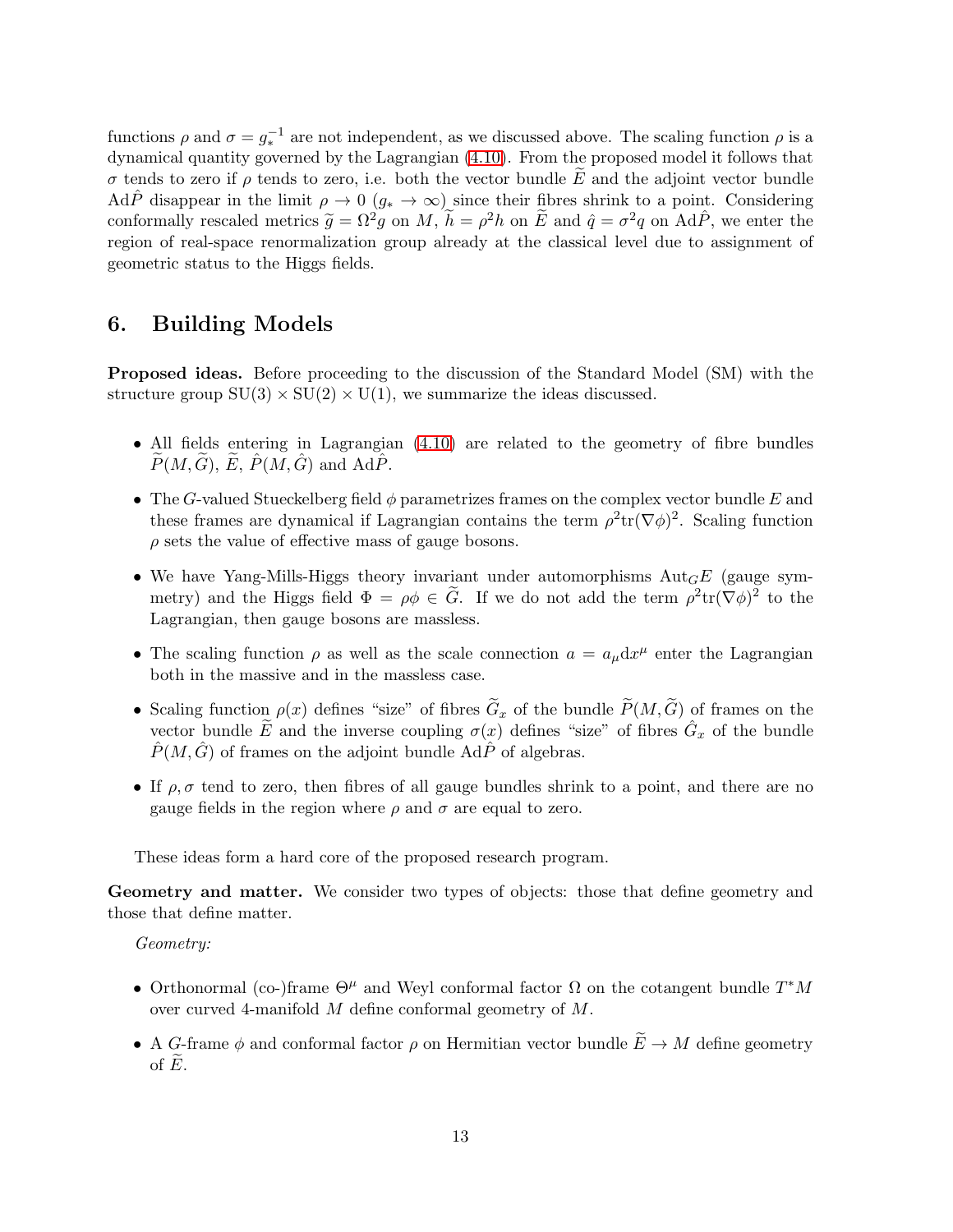• Connections a, A and the inverse running coupling  $\sigma = g_*^{-1}$  define a frame on the adjoint bundle. In particular, a metric on  $\hat{P}(M, \hat{G})$  can be written in the form

$$
ds_{\hat{P}}^2 = \Omega^2 \eta_{\mu\nu} \Theta^\mu \Theta^\nu + \Theta^\sigma \Theta^\sigma + \sigma^2 \delta_{ab} \Theta^a \Theta^b , \qquad (6.1)
$$

where  $\Theta^{\mu}$ 's define a metric on M and

$$
\Theta^{\sigma} = d\sigma + N\sigma a_{\mu} dx^{\mu} , \quad \Theta^{a} = \theta^{a}_{R} - D^{a}_{b} \mathcal{A}^{b}_{\mu} dx^{\mu}
$$
 (6.2)

define a metric on fibres  $\hat{G}_x$  for  $\theta_R^a$  and  $D_b^a$  introduced in Section 5. Similar metric with  $\rho$ instead  $\sigma$  can be written on  $\widetilde{P}(M,\widetilde{G})$ .

Thus, geometry is defined by *frames* and the associated *metrics*.

Matter:

• Matter fields are given by sections of tensor products of vector bundles over M.

In the Standard Model we have a complex vector bundle  $\mathcal{E} = E_{\mathbb{C}^3} \otimes E_{\mathbb{C}^2} \otimes E_{\mathbb{C}}$  associated with the group  $SU(3) \times SU(2) \times U(1)$ . Quarks and leptons are sections of the bundle  $\mathcal E$  tensored with the spinor bundle over  $M$ . They are matter fields.

Sections of vector bundles do not affect the geometry, so they can have any value, including zero. For example, a vector field W on M can be written in local coordinates as  $W = W^{\mu} \partial_{\mu} \in$ TM, where  $W^{\mu}$  are any functions of  $x \in M$ . Zero values of  $W^{\mu}$  simply mean that there is no vector field, and the same can be said for the fields of quarks and leptons. At the same time, if scaling functions  $\Omega$  or  $\rho$  are equal to zero at some points of M or in some region of M, then this radically changes the geometry of the manifold  $M$  and bundles over it.

**Fermions.** Let  $\psi$  be a fermionic field with value in the complex vector bundle  $E \to M$ . It is a section of the bundle E tensored with the spinor bundle over  $M = \mathbb{R}^{3,1}$ . The standard Lagrangian density for  $\psi$  has the form

<span id="page-14-0"></span>
$$
\mathcal{L}_{\mathcal{F}} = \bar{\psi} \mathrm{i} \gamma^{\mu} \nabla_{\mu} \psi - m \bar{\psi} \psi , \qquad (6.3)
$$

where  $\gamma$ -matrices satisfy the anticommutation relations  $\{\gamma^{\mu}, \gamma^{\nu}\} = -2\eta^{\mu\nu}\mathbb{1}_4$ ,  $\bar{\psi} = \psi^{\dagger}\gamma^0$  and m is the mass of the fermion  $\psi$ . Note that we can add to  $\psi$  a flavour index and sum over it in [\(6.3\)](#page-14-0).

In  $(3.1)-(3.4)$  $(3.1)-(3.4)$  we introduced dressed fields

$$
\tilde{\psi} = \Phi \psi \quad \text{for} \quad \Phi = \rho \phi \in \tilde{G} = \mathbb{R}^+ \times G \tag{6.4}
$$

taking value in the bundle  $\tilde{E}$  and in [\(4.5\)](#page-8-3)-[\(4.8\)](#page-9-5) we coupled  $\tilde{\psi}$  with a scale connection  $a = a_{\mu} dx^{\mu}$ . For such fields we have

<span id="page-14-1"></span>
$$
\widetilde{\mathcal{L}}_{\mathcal{F}} = \bar{\tilde{\psi}} i \gamma^{\mu} \left( \nabla_{\mu} + a_{\mu} \right) \tilde{\psi} - m \bar{\tilde{\psi}} \tilde{\psi} = \rho^2 \mathcal{L}_{\mathcal{F}} + \rho^2 \left( a_{\mu} + \partial_{\mu} \ln \rho \right) \bar{\psi} i \gamma^{\mu} \psi , \qquad (6.5)
$$

where  $\mathcal{L}_{\mathrm{F}}$  is given in [\(6.3\)](#page-14-0) and  $\nabla_{\mu} = \partial_{\mu} + \mathcal{A}_{\mu}$ . Note that  $\widetilde{\mathcal{L}}_{\mathrm{F}} = 0$  for  $\rho = 0$  as expected.

Higgs fields. What about the Higgs field - is it matter or geometry? It is well known that the prototype for the Higgs model was the Ginzburg-Landau model of superconductivity. The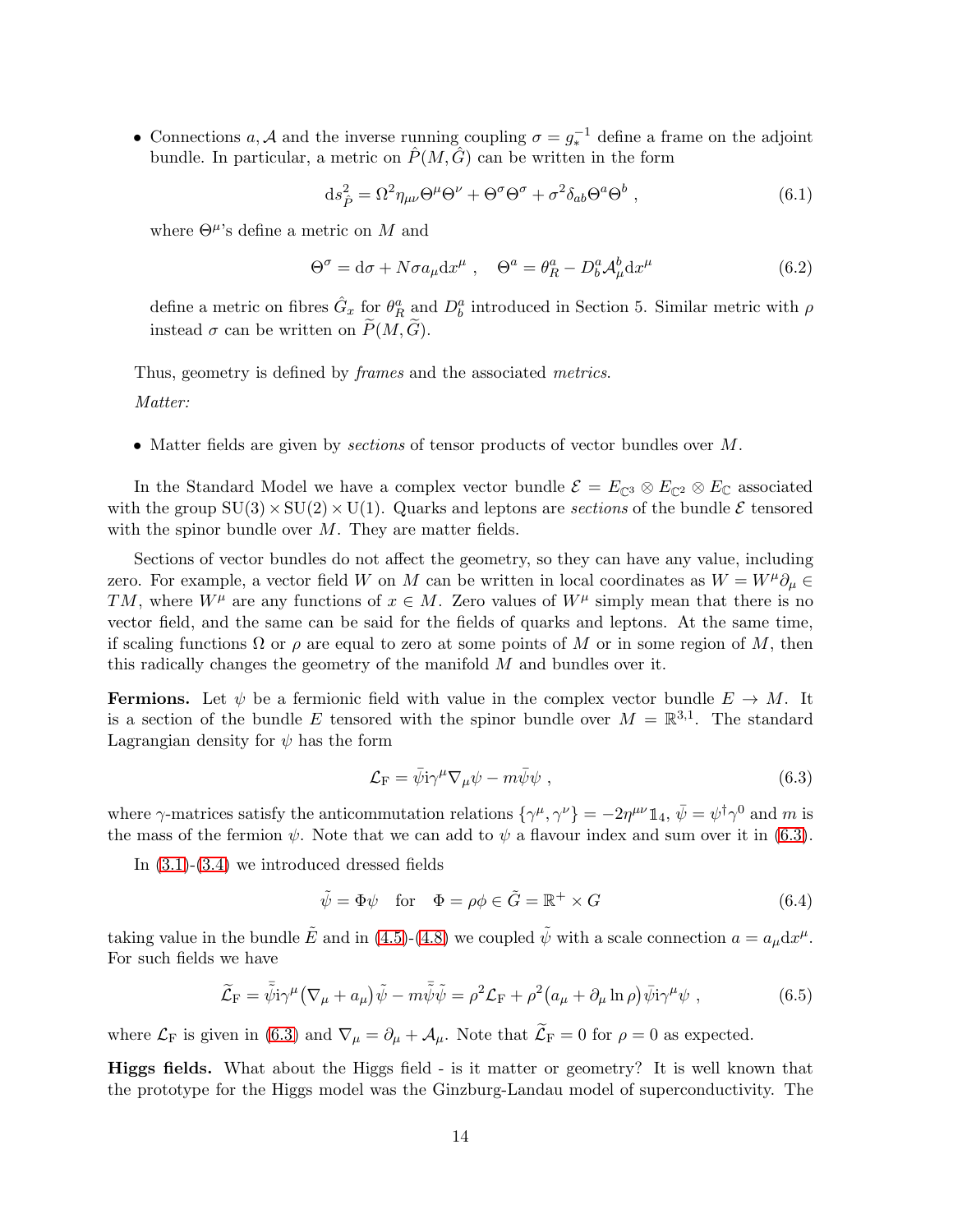Lagrangian of this Abelian model with  $G = U(1)$  has the form  $(4.10)$  with  $\phi \in U(1)$ ,  $\rho \in [0,\infty)$ ,  $a = 0 = f$  and

<span id="page-15-0"></span>
$$
\rho_0^2 = \gamma^2 (T_c - T) \tag{6.6}
$$

where T is temperature and  $T_c$  is the transition temperature. The order parameter field

<span id="page-15-1"></span>
$$
\psi = \rho \phi \in \mathbb{C} \tag{6.7}
$$

is the "condensate" of Cooper pairs of electrons, i.e.  $\psi$  is a composite matter field with  $\rho^2 = \bar{\psi}\psi$ indicating the fraction of electrons that have condensed into a superfluid. The Higgs field  $\psi$  in this case is a section of the complex line bundle  $E_{\mathbb{C}}$  associated with the electromagnetic U(1)-bundle. From [\(6.6\)](#page-15-0) it can be seen that at  $T > T_c$  the minimum of the potential is possible only at  $\rho = 0$ , i.e. superconductivity disappear. In the Ginzburg-Landau model the field [\(6.7\)](#page-15-1) is not related to geometry, electric charge does not depend on  $\rho$  and equality  $\psi = 0$  simply means the absence of Cooper pairs.

Generalizing the Abelian case [\(6.7\)](#page-15-1), the Higgs field in SM was introduced as a section  $\psi$ of the complex vector bundle  $E_{\mathbb{C}^2}$ , i.e. as matter. It is fundamental and not composite like Cooper pairs. In color superconductivity, there are composite matter Higgs fields (condensate of pairs and triplets of quarks). However, the fundamental scalar field, I believe, should be considered as a geometric one. We consider it as a conformal frame on the Hermitian vector bundle  $E_{\mathbb{C}^N}$  associated with the group G which is  $SU(N)$  for  $N > 1$  and  $U(1)$  for  $N = 1$ . They are parametrized by fields  $\Phi_N = \rho_N \phi_N \in \mathbb{R}^+ \times G$  and give mass to gauge bosons only if the Stueckelberg fields  $\phi_N$  are included in the Lagrangian. Furthermore, as  $\rho_N$  tends to zero, the fibres of all gauge bundles shrink to a point, and gauge fields disappear. In this limit there is nothing to "gauge".

Next, we will discuss fields  $\Phi_N$  in the Standard Model. But before proceeding to this discussion, let us pay attention to two important features of the field [\(6.7\)](#page-15-1) in the theory of superconductivity. Firstly, the field  $\psi$  exists only in a compact region S of  $\mathbb{R}^3$  filled by a superconductor. Secondly, the minimum of potential energy is reached for  $\rho_0^2$  from [\(6.6\)](#page-15-0) depending on external parameters. I propose to consider Higgs-type fields  $\Phi_N$  in particle physics also having such properties and also propose to consider  $\rho_0$  as a function depending on coordinates  $x \in M$ . To begin with, we specify examples of functions supported on some subspaces S of  $\mathbb{R}^3$ , compact or noncompact.<sup>[9](#page-15-2)</sup>

**Functions supported on S.** Suppose that  $f : X \to \mathbb{R}$  is a real-valued function whose domain is an arbitrary set X. The set-theoretical support of f, written as  $\text{supp}(f)$ , is the set of points in  $X$ , where  $f$  is non-zero:

$$
supp(f) = \{x \in X \mid f(x) \neq 0\}.
$$
\n(6.8)

For example, a *characteristic function* of a subset  $S \subset X$  is the function

<span id="page-15-3"></span>
$$
\mathbb{1}_S: \quad X \to \{0, 1\} \quad, \quad \mathbb{1}_S(x) = \left\{ \begin{array}{l} 1 \text{ for } x \in S \\ 0 \text{ for } x \notin S \end{array} \right. \tag{6.9}
$$

The function  $\mathbb{1}_S$  indicates whether  $x \in X$  belongs to S or not. Obviously,  $1-\mathbb{1}_S$  is the characteristic function of the complement  $X\backslash S$ . When X is a topological space, the support of f is

<span id="page-15-2"></span><sup>&</sup>lt;sup>9</sup>The program for the study of gauge theories with fields given on regions  $S \subset \mathbb{R}^3$  was proposed in [\[3\]](#page-21-2). Here, we continue to work on the implementation of this program.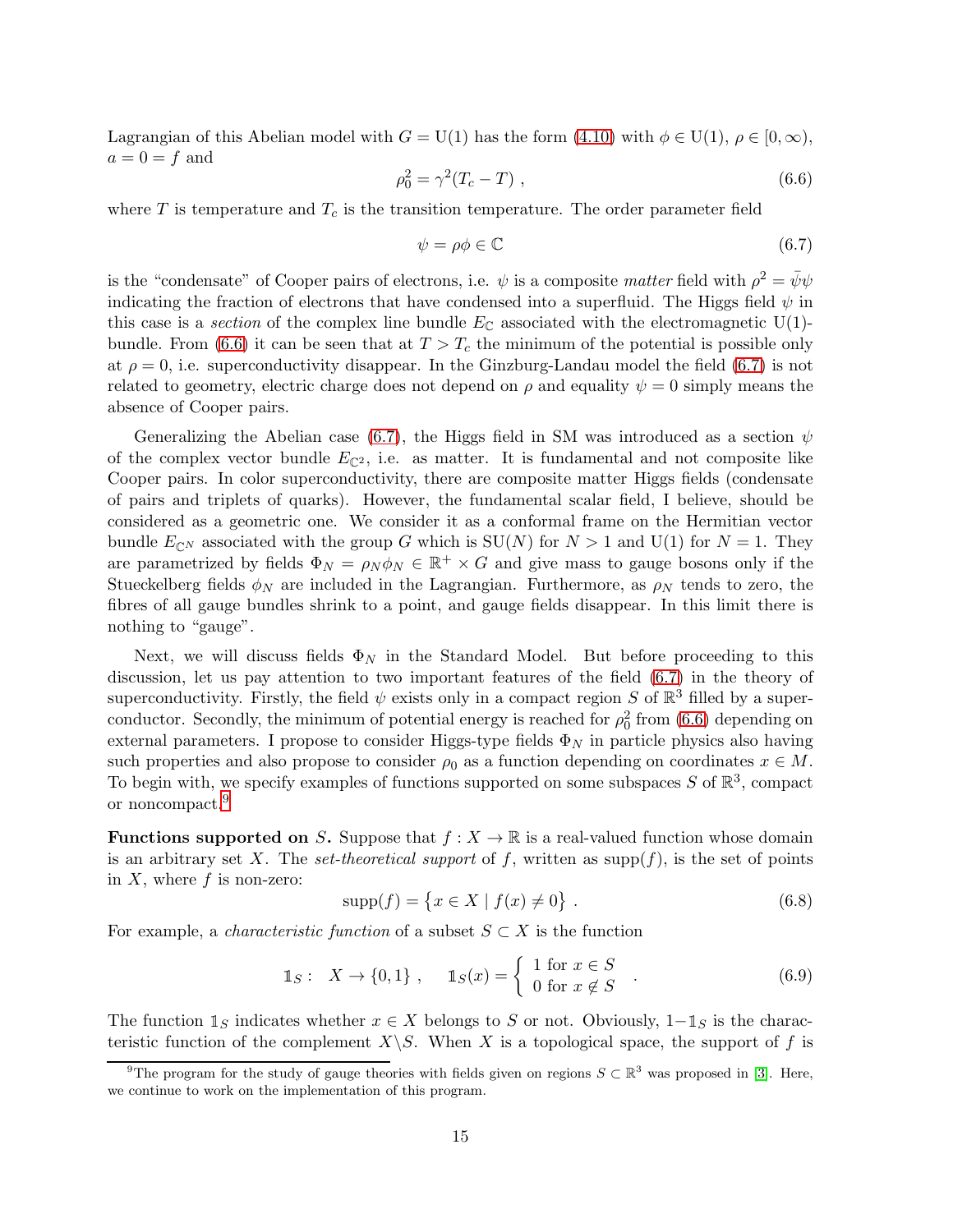defined as a closure in  $X$  of the subset in  $X$  where  $f$  is non-zero,

$$
S = \text{supp}(f) = \text{cl}_X(\{x \in X \mid f(x) \neq 0\})\ .
$$
 (6.10)

Below we will consider functions on  $X = \mathbb{R}^3$  with coordinates  $x \in \mathbb{R}^3$  and use  $r^2 = (x^1)^2 +$  $(x^2)^2 + (x^3)^2$ .

Let S be a compact (closed and bounded) embedded submanifold of a Euclidean space. Realvalued compactly supported functions on a Euclidean space are called bump functions. We will consider a 3-dimensional submanifold S in  $\mathbb{R}^3$  as the closed 3-ball  $\bar{B}_R^3(0)$  of radius R centered at  $x = 0$ ,

<span id="page-16-1"></span>
$$
S = \bar{B}_R^3(0) = \left\{ x \in \mathbb{R}^3 \mid r^2 \le R^2 \right\}.
$$
 (6.11)

As an example of a bump function we consider a function

<span id="page-16-2"></span>
$$
\chi_{\leq R} = \begin{cases} \exp\left(\frac{r^2}{r^2 - R^2}\right) & \text{for } r^2 < R^2\\ 0 & \text{for } r^2 \geq R^2 \end{cases} \tag{6.12}
$$

which can be written as

$$
\chi_{\leq R} = \exp\left(\frac{r^2}{r^2 - R^2}\right) \mathbb{1}_{\{r \leq R\}},\tag{6.13}
$$

where  $\mathbb{1}_{\{r < R\}}$  is the characteristic function of the open ball  $B_R^3(0)$ . We have  $\chi_{\leq R} \to 0$  for  $r \nearrow R$ (the limit from below).

The space of bump functions is closed under the sum, product or convolution of two bump functions. Any differential operator with smooth coefficients, when applied to a bump function, will produce another bump function. For example,  $\chi_{\leq R}^{N}$  for  $N \in \mathbb{N}$  and  $f \chi_{\leq R}$  for a smooth function  $f$  are again bump functions.

As an example function having noncompact support we consider a function

<span id="page-16-0"></span>
$$
\zeta_{>L} = \exp\left(-\frac{L^2}{r^2 - L^2}\right) \mathbb{1}_{\{r > L\}}\tag{6.14}
$$

such that  $\zeta_{>L} \to 1$  for  $r \to \infty$  and  $\zeta_{>L} \to 0$  for  $r \searrow L$  (the limit from above). Note that we can multiply  $\zeta_{>L}$  by a smooth function and again have a function supported on  $S = \{x \in \mathbb{R}^3 \mid r \geq 1\}$  $L$ . As a last example, we introduce a bump function

$$
\zeta_{>L}\chi_{
$$

where  $\mathbb{1}_{\{L < r < R\}} = \mathbb{1}_{\{L < r\}} \mathbb{1}_{\{r > R\}}$  for  $L < R$ . Different products of positive interger powers of these functions also give a bump function on  $S = \{x \in \mathbb{R}^3 \mid L \le r \le R\}$ , e.g.  $\zeta_{>L}^{N_1} \chi_{\le R}^{N_2}$ .

Running couplings. We turn to discussing the construction of models using the geometric fields  $\rho_N$  and  $\phi_N$  with  $N = 1, 2, 3, \dots$ . Any constructions must be based on the facts established at the moment in experiments and theoretical studies.

1) QED,  $N = 1, G = U(1)$ : It is known that photons are massless and hence there should be no term  $\rho_1(\nabla\phi_1)^2$  in the Lagrangian. There is the energy scale at which the coupling parameter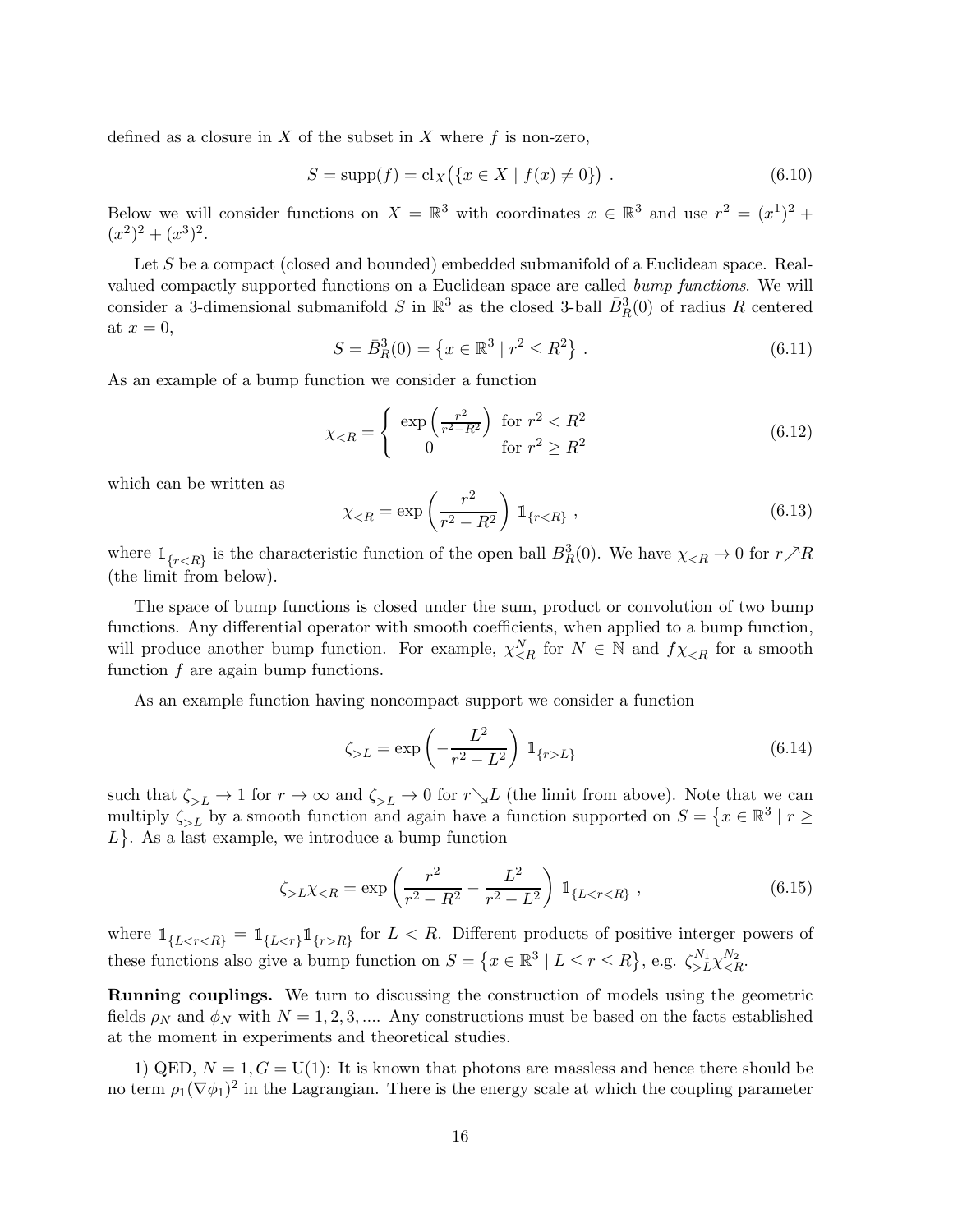$g_1^{\text{eff}}$  becomes infinite (Landau pole). We denote by L the length scale such that  $g_1^{\text{eff}} \to \infty$  for  $r\searrow L$  and this length L can be smaller than the Plank length. This behaviour of  $g_1^{\text{eff}}$  is usually explained by vacuum polarization by virtual electron-positron pairs.

If we assume the reality of this Landau pole and interpret  $g_1^{\text{eff}}$  as a function inverse to the k-th power  $\rho_1^k$  ( $k \ge 1$ ) of the scalar field  $\rho_1$  defining radii of U(1)-fibres in the bundle  $\widetilde{P}(\mathbb{R}^{3,1}, \widetilde{U}(1)),$ then this simply means that electromagnetic fields are defined only outside the ball  $B<sub>L</sub><sup>3</sup>(0)$  =  $\{x \in \mathbb{R}^3 \mid r < L\}$  since  $\rho_1 \to 0$  for  $r \searrow L$ . An example of functions with such behaviour is the function  $\zeta_{\geq L}$  from [\(6.14\)](#page-16-0).

2) QCD,  $N = 3, G = SU(3)$ : Gluons are considered massless, but there are a number of indications that they can be massive (see e.g. [\[13\]](#page-21-12) and references therein). It is known that the coupling parameter  $g_3^{\text{eff}}$  tends to zero at small r (asymptotic freedom) and we assume that  $g_3^{\text{eff}} \to 0$  for  $r \searrow L$ . It is also known that  $g_3^{\text{eff}}$  tends to infinity at some scale  $R_3$ , which specifies the size of hadrons, and this behaviour leads to confinement.

From a mathematical point of view, confinement in QCD means that all functions defining quarks and gluons have a *compact support* on the bag  $(6.11)$ . If we regard this behaviour as a consequence of the geometry of  $SU(3)$ -bundles and interpret  $g_3^{\text{eff}}$  as the inverse of the scale function  $\sigma_3$ , then the QCD gauge bundles are defined only in the region  $S = \{x \in \mathbb{R}^3 \mid L \le r \le$  $R_3$ . An example of functions  $g_3^{\text{eff}}$  with such behavior is given by  $g_3^{\text{eff}} = g_3 \zeta_{>L}^3 \zeta_{\leq L}^{-3}$  $\zeta_{R_3}^{-3}$  for  $\zeta_{>L}$  and  $\chi_{\leq R}$  from [\(6.12\)](#page-16-2)-[\(6.14\)](#page-16-0). Such a behavior of  $g_3^{\text{eff}}$  is usually explained by a cloud of virtual gluons and quark-antiquark pairs. These virtual particles live inside the ball  $\bar{B}_{R_3}^3(0)$  with  $R_3 \gg L$  and tend to accumulate near its boundary from the inside. Note that the Higgs potential in QCD is usually chosen to be zero.

3) Weak SU(2),  $N = 2$ : It is known that SU(2) coupling parameter  $g_2^{\text{eff}}$  tends to infinity in the infrared region, at  $r\nearrow R_2$  for some  $R_2 > R_3$ , i.e. SU(2) theory is confining. Also, there is the Higgs potential with the expectation value  $v =: \rho_H$  for  $\rho_2$  corresponding to some  $R_H$  and this expectation value cuts off the growth of  $g_2^{\text{eff}}$  since

<span id="page-17-0"></span>
$$
L \ll R_H \ll R_3 \ll R_2 \ . \tag{6.16}
$$

The Higgs mechanism in the electroweak theory is turned off if  $R_H > R_2$ . Then both gauge groups  $SU(3)$  and  $SU(2)$  are asymptotically free and confining (see e.g. [\[14,](#page-21-13) [15\]](#page-21-14) and references therein). In fact, the electroweak  $SU(2)\times U(1)$  case is a mixture of Abelian and non-Abelian behaviour of coupling parameters. Phenomenologically this is described in the Standard Model. However, one would like to get a clearer mathematical understanding and this requires additional efforts.

**Order parameter fields.** The introduced scaling parameters  $\rho_N$  ( $N = 1, 2, 3, ...$ ) are the order parameters specifying the points of "phase transitions" between different states. This  $\rho$  (= $\rho_N$ ) defines sizes of fibres in the bundle  $P(M, G)$  and  $E$ , and for  $\rho \to 0$  we obtain an empty space  $M = \mathbb{R}^{3,1}$  without gauge and fermionic fields. Recall that the metric on the group  $\widetilde{G}$  is

$$
\mathrm{d}s_{\widetilde{G}}^2 = \mathrm{d}\rho^2 + \rho^2 \mathrm{d}s_G^2\tag{6.17}
$$

and  $\rho$  is the "radius" of the group  $G_{\rho}$  in  $\tilde{G} \cong \mathbb{R}^+ \times G$ . For  $\rho \to 0$  the group  $G_{\rho}$  shrinks to a point and for  $\rho \to \infty$  we have  $g_* \to 0$  (asymptotic freedom) since the Lie algebra of  $G_{\infty}$  is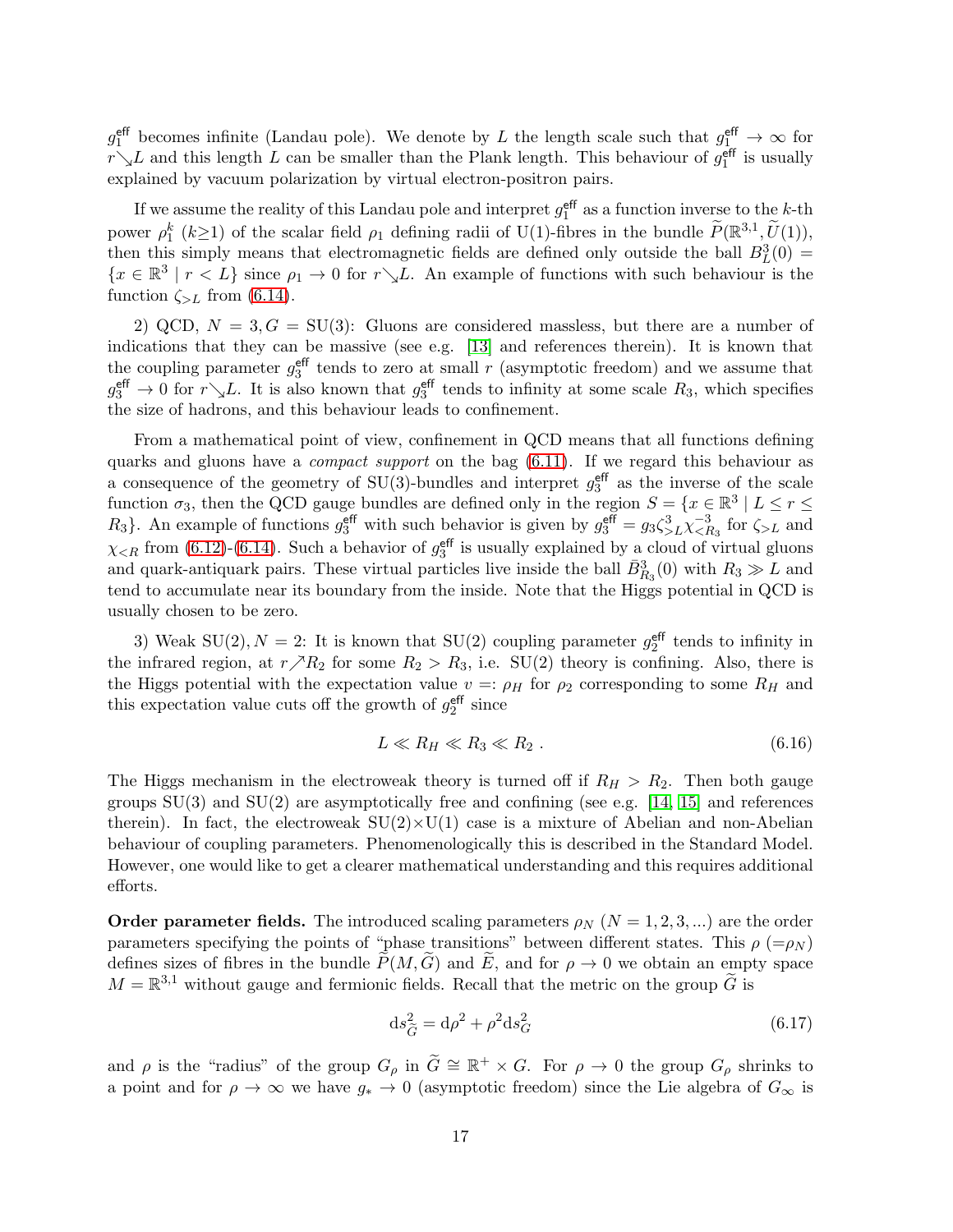Abelian, e.g.  $SU(2)_{\rho} = S_{\rho}^3 \to \mathbb{R}^3$  for  $\rho \to \infty$ . Thus  $\rho = 0$  and  $\rho = \infty$  are the critical points of the theories under consideration.

Bag models. It is believed that quarks and gluons can never be liberated from hadrons since the force between color charges increases with distance. The QCD Lagrangian is considered as a sum of Yang-Mills part

$$
\mathcal{L}_{\mathsf{YM}} = \frac{1}{4g_3^2} \operatorname{tr}(\mathcal{F}_{\mu\nu} \mathcal{F}^{\mu\nu}) \;, \tag{6.18}
$$

with  $G = SU(3)$  and the coupling  $g_3 > 0$  and the quark part [\(6.3\)](#page-14-0) where a flavour index is hidden.

All hadrons are composed of quarks, and in 1974 the bag model was proposed to describe hadrons [\[1\]](#page-21-0). This is a phenomenological model in which confinement of quarks and gluons is postulated by imposing boundary conditions such that all fields vanish outside the bag  $S =$  $\bar{B}_R^3(0)$ . In this model, the Lagrangian density is chosen in the form

<span id="page-18-0"></span>
$$
\mathcal{L}_{\text{bag}} = (\mathcal{L}_{\text{YM}} + \mathcal{L}_{\text{F}} - \Lambda) \mathbb{1}_S + \text{boundary terms on } \partial S , \qquad (6.19)
$$

where the constant  $\Lambda > 0$  is the vacuum energy density inside of S (a local cosmological constant),  $\mathbb{1}_S$  is the characteristic function [\(6.9\)](#page-15-3) and hence  $\mathcal{L}_{\text{bag}}(t,x) = 0$  for  $x \notin S$ . Note that the effective coupling in [\(6.19\)](#page-18-0) is

$$
\frac{1}{g_{\text{eff}}^2} = \frac{1}{g_3^2} 1\!\!1_S = \begin{cases} \frac{1}{g_3^2} \text{ for } x \in S \\ 0 \text{ for } x \notin S \end{cases} , \tag{6.20}
$$

i.e.  $g_{\text{eff}} = \infty$  outside the bag S. It is this behavior that is responsible for confinement.

As a next step, a soliton bag model was proposed [\[2\]](#page-21-1), where  $g_3^{-2} \mathbb{1}_S$  in [\(6.19\)](#page-18-0) was replaced by a function  $g_{\text{eff}}^{-2} = \sigma^2(\rho)$  depending on the dynamical scalar field  $\rho$  included in the extended Lagrangian with terms

$$
\partial_{\mu}\rho \,\partial^{\mu}\rho + V(\rho) \tag{6.21}
$$

and coupling of  $\rho$  with fermionic fields  $\psi$ . Then the field equations for  $\rho$  contain quark fields and it has been shown that there are solutions such that  $\rho, \sigma \to 0$  for  $r \nearrow R$ , where R is the radius of the bag  $S = \bar{B}_R^3(0)$  [\[2\]](#page-21-1). In fact, this model smoothes all functions of type  $f1_S$  into bump functions  $f_S$  supported on S and shows that such solutions  $\mathcal{A}_S, \psi_S$  exist. This explains confinement, but this model was also phenomenological since the origin of the fields  $\rho$  and  $\sigma$ was unknown. The search of more fundamental models of confinement continued, other models were proposed. A description of the most popular models can be found e.g. in [\[16\]](#page-21-15). All of these models, over more than 40 years of efforts, have failed to produce satisfactory results for QCD. Therefore, it makes sense to return to bag models using the ideas suggested above in this paper.

Dressed quarks. Both the MIT bag model [\[1\]](#page-21-0) and its soliton bag generalization [\[2\]](#page-21-1) contain the quark Lagrangian [\(6.3\)](#page-14-0) with fields  $\mathcal{A}_0$  and  $\psi_0$ . The quarks, which determine the quantum numbers of hadrons, have small masses and are called valence or *current* quarks  $\psi_0$ . Apart from these, hadrons contain an infinite number of virtual gluons and quark-antiquark pairs. Current quarks surrounded by a cloud of these virtual particles form *constituent* quarks  $\psi$  with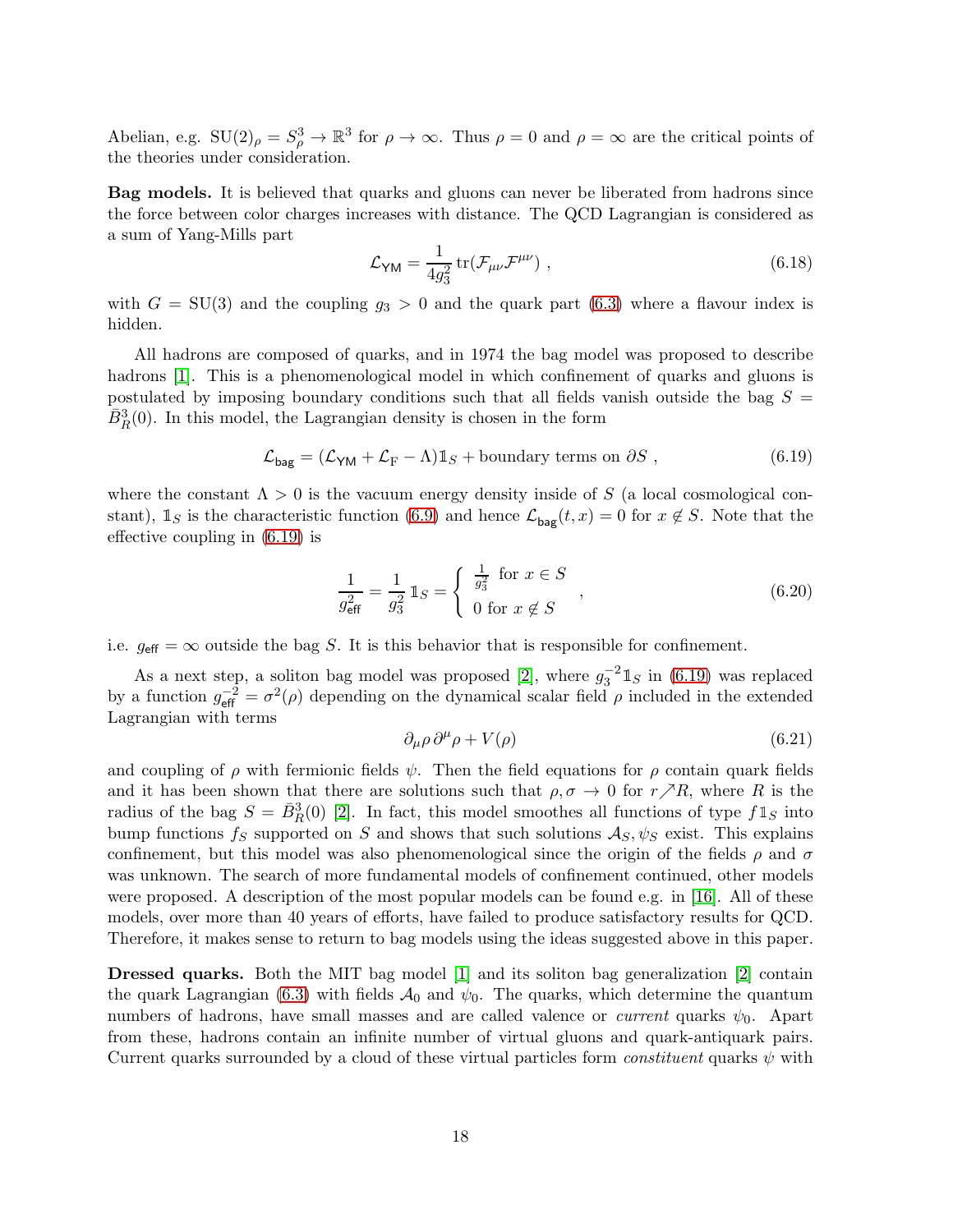measurable masses m which are much larger than those of current quarks  $\psi_0$ . We can identify  $\psi$  with the *dressed* current quarks  $\psi_0$  via the maps [\[4\]](#page-21-7)

<span id="page-19-0"></span>
$$
\psi_0 \mapsto \psi = \phi \psi_0 \quad \text{and} \quad \mathcal{A}_0 \mapsto \mathcal{A} = \phi \mathcal{A}_0 \phi^\dagger + \phi \mathrm{d} \phi^\dagger \tag{6.22}
$$

discussed in Section 2. Here  $\phi \in G$  is the Stueckelberg field and the Lagrangian [\(6.3\)](#page-14-0) contains the dressed fields [\(6.22\)](#page-19-0).

Note that virtual particles generate not only  $\phi \in G$  but also the scalar field  $\rho \in \mathbb{R}^+$  discussed in Section 3. Therefore, we should pass from the field  $\psi$  to the field  $\tilde{\psi} = \rho \psi$  with the addition of the scale connection  $a = a_{\mu} dx^{\mu}$ . Then for fermions we obtain the Lagrangian [\(6.5\)](#page-14-1), where A has the form [\(6.22\)](#page-19-0). The field  $\Phi = \rho \phi \in \mathbb{R}^+ \times G$  is generated by the "sea" of virtual particles around quarks inserted into the bag  $S = \bar{B}_R^3(0)$ .

**Confinement.** Let us consider the non-Abelian case with  $G = SU(N)$  for  $N > 1$ . In the potential energy  $V(\rho)$  from the Lagrangian [\(4.10\)](#page-9-2), we leave only the  $\rho$ -independent term

$$
-\Lambda \chi_S \; , \qquad \qquad (6.23)
$$

which is a smoothed version of the term  $-\Lambda \mathbb{1}_S$  from [\(6.19\)](#page-18-0). Here  $\chi_S$  is a bump function on the 3-ball  $S = \bar{B}_R^3(0)$  and  $\Lambda \geq 0$  is the energy density required to create a bubble S with quarks. In [\[3\]](#page-21-2) we interpreted this term as the Dirichlet energy density associated with an embedding of a 3-ball in  $\mathbb{R}^3$ . In accordance with the discussion of Section 5, we set  $g_*(\rho) = g_N \rho^{-N}$ , where  $g_N$ is a constant. Then, as a bosonic part of the Lagrangian density, we have

<span id="page-19-1"></span>
$$
\widetilde{\mathcal{L}}_{\rm B} = \frac{\rho^{2N}}{4g_N^2} \text{tr}(\mathcal{F}_{\mu\nu}\mathcal{F}^{\mu\nu}) - \frac{1}{4}f_{\mu\nu}f^{\mu\nu} - \frac{\varkappa \rho^2}{2} \text{tr}(\nabla_\mu \phi)^\dagger \nabla^\mu \phi - \frac{N}{2}(\partial_\mu \rho + a_\mu \rho)(\partial^\mu \rho + a^\mu \rho) - \Lambda \chi_S. \tag{6.24}
$$

The Lagrangian density for fermions was introduced in [\(6.5\)](#page-14-1),

$$
\widetilde{\mathcal{L}}_{\rm F} = \rho^2 \mathcal{L}_{\rm F} + \rho (\partial_\mu \rho + a_\mu \rho) \bar{\psi} i \gamma^\mu \psi \;, \tag{6.25}
$$

where  $\mathcal{L}_{\mathrm{F}}$  is given in [\(6.3\)](#page-14-0), and for the full Lagrangian  $\widetilde{\mathcal{L}}$  we have

<span id="page-19-2"></span>
$$
\widetilde{\mathcal{L}} = \widetilde{\mathcal{L}}_{\text{B}} + \widetilde{\mathcal{L}}_{\text{F}} \ . \tag{6.26}
$$

In [\(6.24\)](#page-19-1) we choose  $\varkappa = 0$  for massless and  $\varkappa = 1$  for massive gauge bosons.

The Lagrangian [\(6.26\)](#page-19-2) is a modification of Lagrangians from [\[1\]](#page-21-0) and [\[2\]](#page-21-1) and it is natural to expect that it will give solutions with fields supported on  $S$ . We will not attempt to show this as it is not the purpose of this paper. Consider only one possible chain of reasoning. Non-Abelian gauge bosons cannot propagate freely in space far from sources, unlike photons. Therefore, in empty space without quarks  $\psi$ , we have  $\rho = 0 = \Lambda$  and all terms of the Lagrangians [\(6.24\)](#page-19-1)-[\(6.26\)](#page-19-2) are equal to zero. We assume that  $\rho$  vanishes outside the bag S and introduce the functions

<span id="page-19-3"></span>
$$
\rho_S := \chi_{\langle R \rangle L}^{-1} \quad \text{with} \quad R \equiv R_N \quad \text{and} \quad \chi := \rho \rho_S^{-1} \;, \tag{6.27}
$$

where  $\chi_{\leq R}$  and  $\zeta_{\geq L}$  are given in [\(6.12\)](#page-16-2)-[\(6.14\)](#page-16-0), and choose

$$
a_{\mu} = -\partial_{\mu} \ln \rho_S \quad \Rightarrow \quad f_{\mu\nu} = 0 \tag{6.28}
$$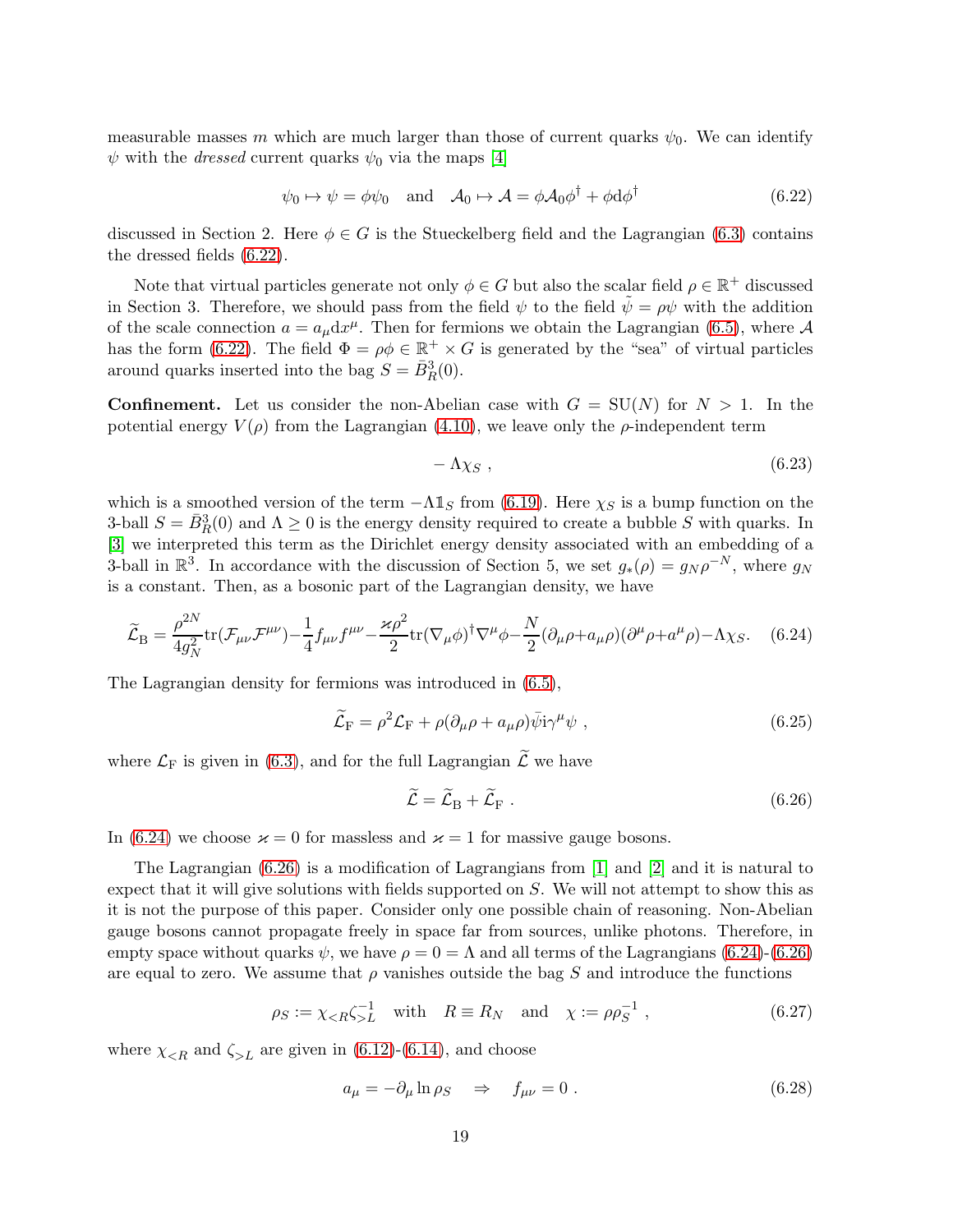Then the Lagrangian [\(6.26\)](#page-19-2) will read as

$$
\widetilde{\mathcal{L}} = \frac{\chi^{2N} \rho_S^{2N}}{4g_N^2} \text{tr}(\mathcal{F}_{\mu\nu}\mathcal{F}^{\mu\nu}) - \frac{\varkappa \chi^2 \rho_S^2}{2} \text{tr}(\nabla_\mu \phi)^\dagger \nabla^\mu \phi - \frac{N \rho_S^2}{2} \partial_\mu \chi \partial^\mu \chi - \Lambda \chi_S + \chi^2 \rho_S^2 \mathcal{L}_F + \chi (\partial_\mu \chi) \rho_S^2 \bar{\psi} \text{i} \gamma^\mu \psi. \tag{6.29}
$$

Varying this Lagrangian with respect to  $\chi$ , we obtain the equation

$$
\partial_{\mu}(\rho_S^2 \partial^{\mu} \chi) + \chi \left\{ \frac{\rho_S^{2N}}{2g_N^2} \text{tr}(\mathcal{F}_{\mu\nu} \mathcal{F}^{\mu\nu}) - \frac{1}{N} \left[ \partial_{\mu}(\rho_S^2 \bar{\psi} i \gamma^{\mu} \psi) - 2\rho_S^2 \mathcal{L}_{\text{F}} + \varkappa \rho_S^2 \text{tr}(\nabla_{\mu} \phi)^{\dagger} \nabla^{\mu} \phi \right] \right\} = 0. \quad (6.30)
$$

The obvious solution is  $\chi = 0$ . For  $\chi = 1$ , we obtain a relation between gluon and quark fields, which can always be fulfilled.

W-bosons. The case of  $G = SU(2)$  was discussed around [\(6.16\)](#page-17-0). The  $SU(2)$  case is also confining and asymptotically free with  $\rho_S$  given by [\(6.27\)](#page-19-3) with  $R = R_2$  and  $g_2^{\text{eff}} \sim g_2 \rho_S^{-2}$  $S^2$ . However, the SM mass scale of the weak interaction is determined not by  $R_2$  but by the vacuum expectation value  $v = \rho_H$  of the scalar  $\rho$  corresponding to the radius  $R_H \ll R_2$ . This expectation value  $\rho_H$ also cuts off the infrared growth of the  $SU(2)$  coupling constant  $g_2^{\text{eff}}$  if we add to [\(6.24\)](#page-19-1) with  $N = 2$  the potential

<span id="page-20-0"></span>
$$
-\frac{\lambda_S}{4}(\rho^2 - \rho_H^2)^2 \,,\tag{6.31}
$$

where  $\lambda_S$  is a bump function on  $S = \bar{B}_{R_2}^3(0)$ . For  $r \sim R_H$  this  $\lambda_S$  is approximately constant as well as  $\rho_S$  and  $g_2^{\text{eff}}$  which bring us back to the standard Higgs mechanism. Note, however, that the Higgs potential of the form [\(6.31\)](#page-20-0) is quite arbitrary and inexplicable from a mathematical point of view. There is no justification for it other than the conformity with experimental data.

**Abelian case.** For  $N = 1$  and  $G = U(1)$  the Lagrangian density is

$$
\widetilde{\mathcal{L}} = -\frac{\rho^{2k}}{4g_1^2} \mathcal{F}_{\mu\nu} \mathcal{F}^{\mu\nu} - \frac{1}{4} f_{\mu\nu} f^{\mu\nu} - \rho^2 (a_\mu + \partial_\mu \ln \rho)(a^\mu + \partial^\mu \ln \rho) + \rho^2 \mathcal{L}_{\rm F} + \rho^2 (a_\mu + \partial_\mu \ln \rho) \bar{\psi} i \gamma^\mu \psi, \tag{6.32}
$$

where  $\mathcal{F} = d\mathcal{A}$  for real-valued  $\mathcal{A}$ . Let us assume that the function  $\rho$  behaves as  $\zeta_{>L}$  from [\(6.14\)](#page-16-0) and  $k = 1 = N$ . Choosing  $\rho = \chi \zeta > L$  and  $a = -d \ln \zeta > L$  we obtain for  $\chi$  the equation

$$
\partial_{\mu} (\zeta_{>L}^2 \partial^{\mu} \chi) - \chi \zeta_{>L}^2 \left\{ \frac{1}{2g_1^2} \mathcal{F}_{\mu\nu} \mathcal{F}^{\mu\nu} + 2(\partial_{\mu} \ln \zeta_{>L}) \bar{\psi} i \gamma^{\mu} \psi + \partial_{\mu} (\bar{\psi} i \gamma^{\mu} \psi) + 2\mathcal{L}_{\mathcal{F}} \right\} = 0 \ . \tag{6.33}
$$

Then for  $\chi = 1$  we obtain a relation between bosonic and fermionic fields. Note that  $\zeta_{>L} \simeq 1$ for  $r \geq R_3$  (size of hadrons) since  $L \ll R_3$ .

In conclusion, we emphasize that the models building is not the main objective of this paper. Our intention was to give a geometric meaning to the fields  $\rho_N$ ,  $\phi_N$ ,  $g_N^{\text{eff}}$  and to formulate a program for further research. Studying specific models requires additional efforts.

#### Acknowledgments

I am grateful to Tatiana Ivanova for stimulating discussions. This work was supported by the Deutsche Forschungsgemeinschaft grant LE 838/19.